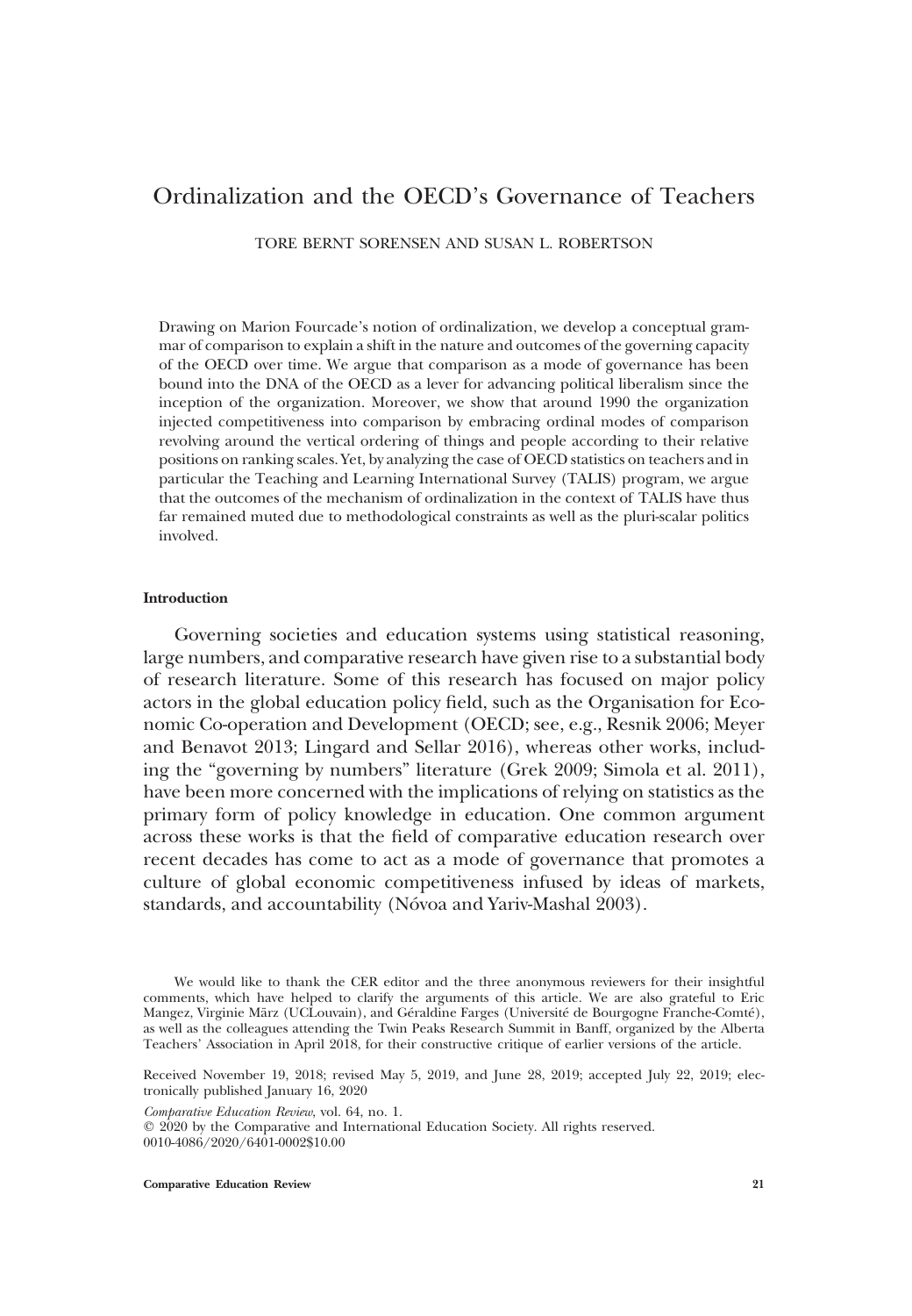While we broadly agree, we nevertheless argue that the social ontology of comparison as a mode of governance remains critically undertheorized in the literature and that the newness of statistics and comparison as modes of governing tend to be overstated. After all, the sociology of quantification has highlighted that governing through numbers paralleled the rise of states and contributed to state power beginning in the 1600s (Desrosières 2002). The challenge, thus, is to explain whether there is something new about contemporary forms of governing in a context that has been subject to a significant degree of rescaling of aspects of education governance in a thickening global education policy field. This raises three questions that are at the heart of this article. First, is comparison as a mode of governance now qualitatively different from previous iterations? Second, if this is the case, how are these differences reflected in the actual workings of comparison as a mode of governance? And, third, how is the mode of comparison shaped by the strategic interaction of agencies in the thickening field of global education governance?

In this article, our purpose is to address these questions by interrogating the specific case of OECD governance, and in particular the organization's Teaching and Learning International Survey (TALIS), so as to advance the debate concerning the nature of comparison as a contemporary mode of governance. We draw upon the seminal work of Marion Fourcade (2016) on ordinalization so as to unpack the modalities of comparison in OECD governance and the dynamic links between knowledge production, ideology, and power relations in the global education policy field.

Our analysis draws from a large empirical study concerned with the political construction of the TALIS program (see Sorensen 2017). Conducted in 2008, 2013, and 2018, TALIS is the most highly profiled survey program on the teaching profession, and as such the program is emblematic of the increased research and political attention directed toward the teaching profession globally over the last decades (Paine and Zeichner 2012). Drawing on critical realism and an intensive research design aimed at identifying the particular mechanisms that generate changes in social reality (Sayer 2010), the study analyzed the political discourses (Fairclough and Fairclough 2012) of the major organizations involved in the program over the first two rounds since preparations were initiated around 2005. The study drew on two complementary data sets gathered over the period 2014–16 and subjected to detailed analysis: (i) 15 policy documents issued in the period 2005–14 and the OECD standard teacher questionnaires for TALIS 2008 and TALIS 2013, as well as national adaptations in three case systems for TALIS 2013; and (ii) 31 semistructured qualitative research interviews, based on a realist theory–laden approach (Pawson 1996) and conducted with individuals with firsthand experience of TALIS through current or recent work in one of the organizations engaging with the program. Documents and interview data were gathered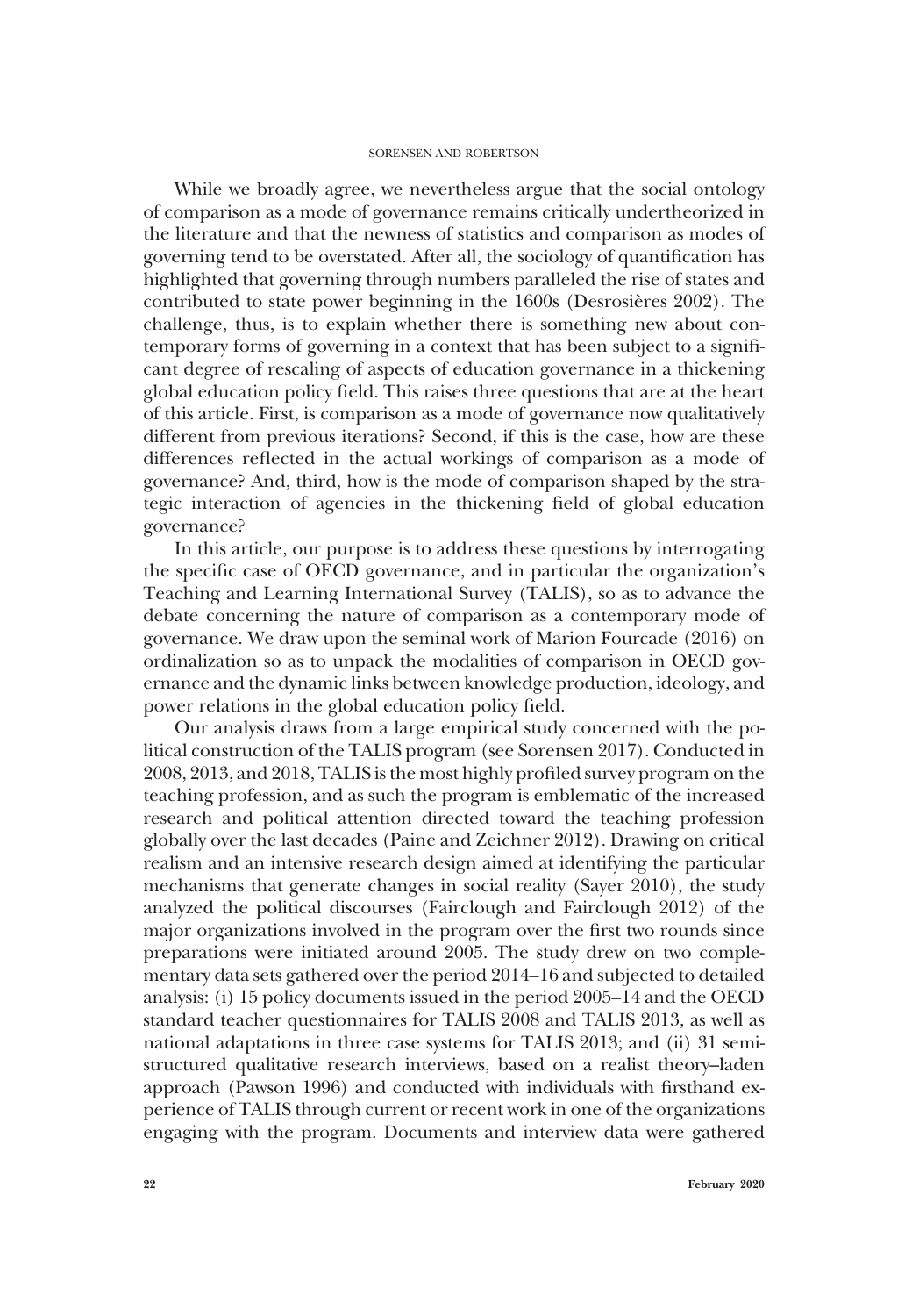from the OECD, the European Commission of the European Union (EU), the global federation of teacher unions Education International, and the Business and Industry Advisory Committee to the OECD, as well as the three case systems of Australia, England, and Finland. For the case systems, the study focused on their participation in TALIS 2013 and on the engagement of government authorities, teacher unions, and research institutions in the program. The case systems were selected because of their different national trajectories of education systems, institutional arrangements governing the teaching profession, and varying alignment with OECD recommendations (OECD 2005; Connell 2009; Rinne and Ozga 2013). In addressing the three questions guiding this article, we engage with this significant corpus of data and analysis.

The main arguments and structure of this article are as follows. We first introduce Fourcade's (2016) conceptual grammar on ordinalization and reflect on it in the context of the OECD, based on key contributions to the literature. We show that comparison as a lever for advancing political liberalism has been bound into the DNA of the OECD since the inception of the organization but that the nature of comparison as an OECD governing technology has shifted over time. In particular, we demonstrate that the "comparative turn" in OECD education governance from the late 1980s onward involved an emphatic shift from one sort of comparison to another. Not merely predicated on "a scientific approach to political decision making" (Martens 2007, 42), the comparative turn in OECD governance more specifically involved a stronger relative emphasis on ordinalization as a distinct modality of comparison evident in the intensified production and use of outcomes-based indicators and statistics that embrace vertically organized ordinal scales to generate economic competitiveness.

Second, we analyze the OECD's work on teachers, and our empirical case study of TALIS highlights "the limits of the possible" (Mundy 2007, 351) in transnational education governance in terms of comparative research as a policy instrument. By unpacking the engagement of the OECD, the European Commission, and national government authorities in Australia, England, and Finland in TALIS, we show that the drive toward ordinalization in TALIS has remained muted so far, due to particular contextual conditions in the form of methodological constraints as well as the pluri-scalar politics involved.

Finally, we conclude by discussing what the possibilities and limits of ordinalization, as demonstrated in the case of TALIS, means for the deep embedding of political liberalism in the normative standards and definitions of the "good teacher" in the global education policy field. Critically, we argue that the increased relative emphasis on ordinalization in OECD education governance has unfolded over a long period. However, the mechanism of ordinalization has so far been triggered only to a limited extent in TALIS, and, accordingly, the program is severely curtailed in terms of its contribution to a transnational liberal politics of individual liberty and equality of opportunity.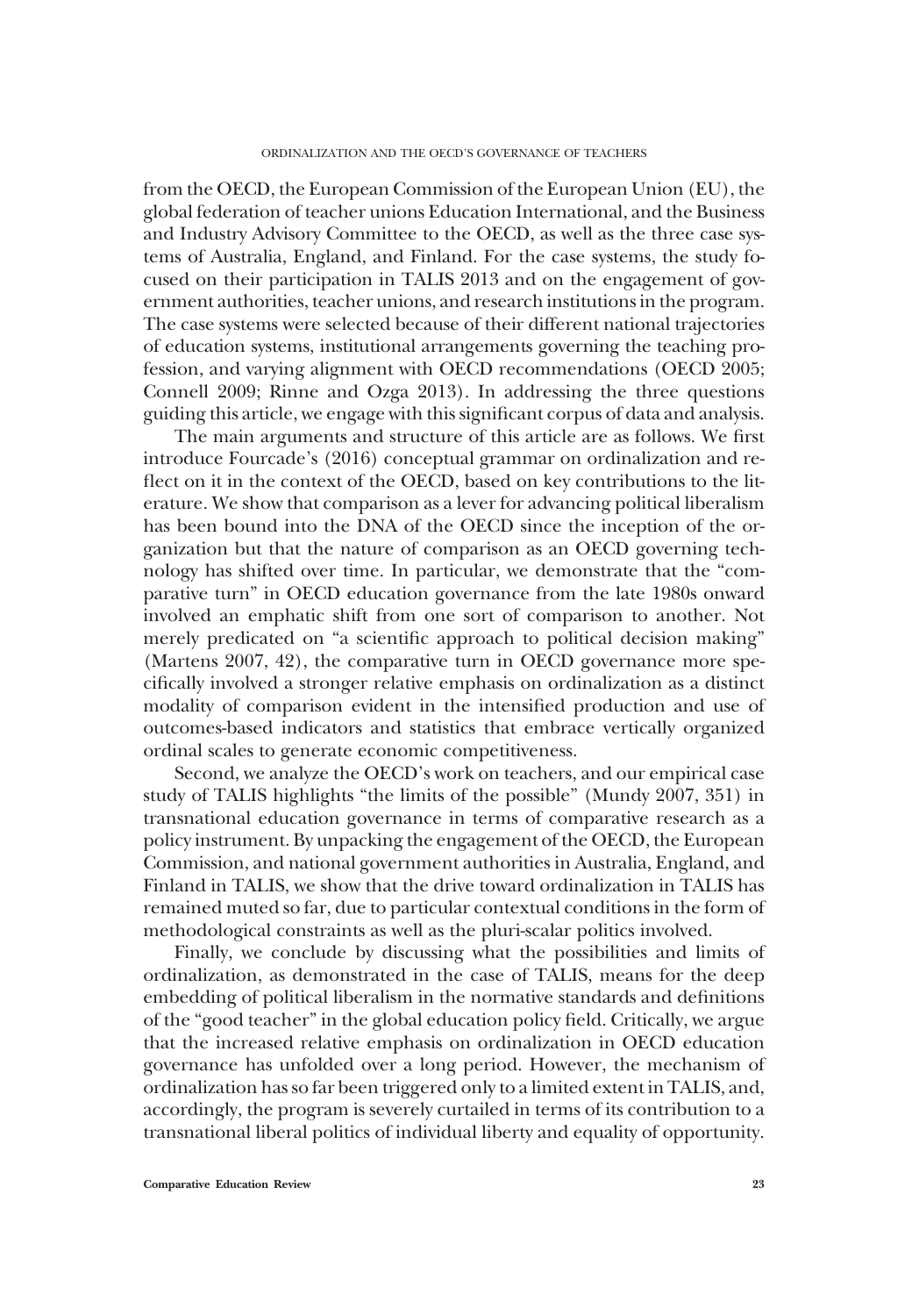While none of the agencies included in our study were against ordinalization per se, the underpinning principles and topics to be subjected to ordinalization remain contested in the context of TALIS. Our empirical study thus indicates that while some organizations, not least the OECD, have been more influential than others in promoting ordinalization and setting the direction for TALIS—and indeed are expected to do so by governments—no single organization is in a position to control the outcomes of the program on its own. These empirically observable outcomes can be explained with the critical realist notion of emergence (Sayer 2010). Hence, we argue that the mechanism of ordinalization is socially constituted and is enabled and constrained by a myriad of interrelated strategic activities undertaken by a range of organizations, together generating contingent—but not random outcomes beyond the control of any of them.

### Comparison, Ordinalization, and OECD Governance

Fourcade (2016) develops her arguments by drawing on the sociology of quantification (Porter 1995; Espeland and Stevens 1998). Her contribution is distinctive in that it provides an account of how the workings of comparison relate to the general "politico-ethical matrix" and "morality of numbers" (Rose 1991, 689) in political liberalism broadly conceived. Political liberalism involves multiple and evolving philosophical traditions that in their common concern with realizing the promises of liberty put varying emphasis on more individualistic versus collectivistic concepts of liberty. Hence, whereas classical liberals endorse "negative" liberty and "self-reliance," ethical liberals advocate "positive" liberty and "self-realization" and support more state intervention to create the conditions enabling people to actively realize their capacities (Olssen 2000). These strands of thought revolve around the tension at the heart of liberal political ideology—namely, the pursuit of individualistic liberty, on the one hand, with its associated ability to freely perform and experience personal differences, and, on the other, ensuring equal opportunities. This tension alludes to two constitutive paradoxes of liberalism: (i) that of the twin political promises of universal individual liberty and equality of opportunity, where a strong commitment to either promise vitiates the other; and (ii) that of the individualism that legitimates liberalism versus the cultural homogeneity required by the commitment to political universality (Brown 1993).

Along these lines, Fourcade (2016) argues that the employment of comparison in liberal societies is related to a politics of freedom that seeks to recognize difference as a source of mutual enrichment and a politics of government seeking efficiency and control in the disposition of things and people. Accordingly, governance in advanced liberal societies involves freeing social groups from nominal categories of classification while seeking to make them more efficient.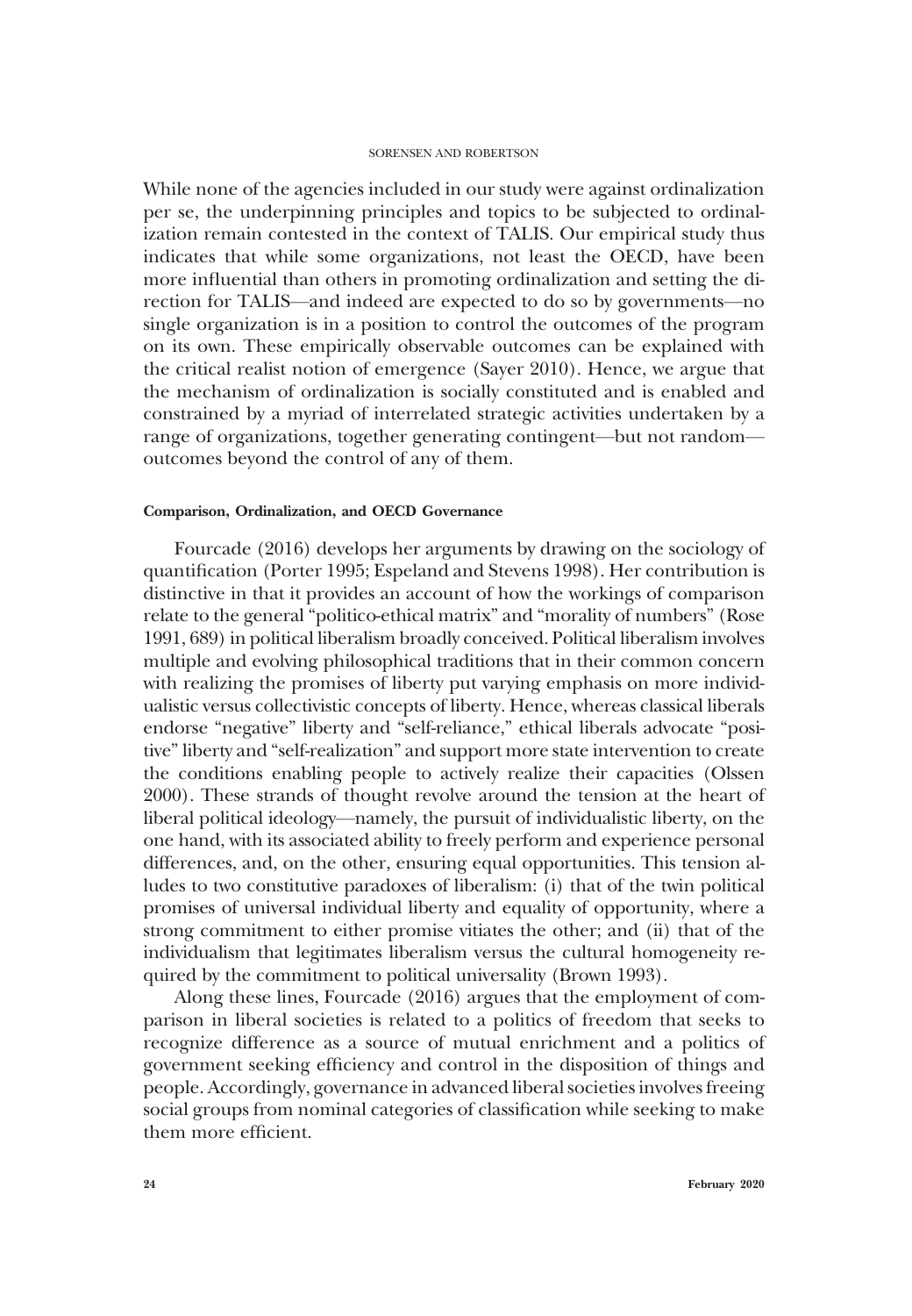Fourcade (2016) suggests that most social orders throughout history have been organized around the intersection of three different types of comparison: nominal (oriented to essence or nature), cardinal (oriented to quantities), and ordinal (oriented to relative positions according to a stable rankordering criterion). Each of these represents an ideal type of classificatory judgment for comparing things and people. While all of them remain widespread and tend to overlap, ordinal comparisons have become more prevalent in contemporary societies due to innovations in digital technologies and the advance of political liberalism globally. Specifically, ordinalization revolves around the vertical ordering of things and people on a scale as finegrained and fully continuous as possible according to a shared basis of criteria. Thereby, ordinalization serves the moral function of affirming the liberal democratic ideal of bypassing or unmaking established social lumps of nominality that tend to be associated with practices of exclusion, prejudice, and differential treatment. Ordinal comparisons thus provide a fundamental means for the drive toward individualization in political liberalism, as well as the study of inequalities between individuals, social groups, political entities, and so on.

Fourcade (2016) does not situate the drive toward ordinalization in the context of global governance. However, existing research has documented the contemporary emphasis on comparison as a mode of governance in the field, including the effects of rankings of national or subnational political entities, where only one entity can occupy one space at a time—despite marginal differences at times between entities—which in turn reinforces the sense of competitivism (Grek 2009; Robertson 2012; Lingard and Sellar 2016). By reviewing existing research evidence through Fourcade's conceptual lens, the paragraphs below serve to reframe our understandings of the workings of comparison as a mode of OECD governance, with a focus on the ways that comparison and liberal ideology have historically been bound into the DNA of OECD governance.

First, it should be emphasized that since its foundation in 1960, the OECD has employed comparative research as a central means to bring about economic development, framed by a human capital perspective and legitimated by the allegedly scientific nature of the empirical data (Godin 2006). In this sense, the OECD Convention of 1960 still encapsulates the liberal economic and political ideals of the organization, with a strong emphasis on economic growth, individual liberty, and the integration of global markets (Carroll and Kellow 2011). The convention and early history of the OECD cannot be separated from the leading role of the United States in the major economic, social, and cultural developments after World War II. In the bipolar geopolitics of the Cold War, the use of numbers and comparative statistics in the OECD, including in the area of education, thus provided one institutional means through which the United States sought to create the political, juridical,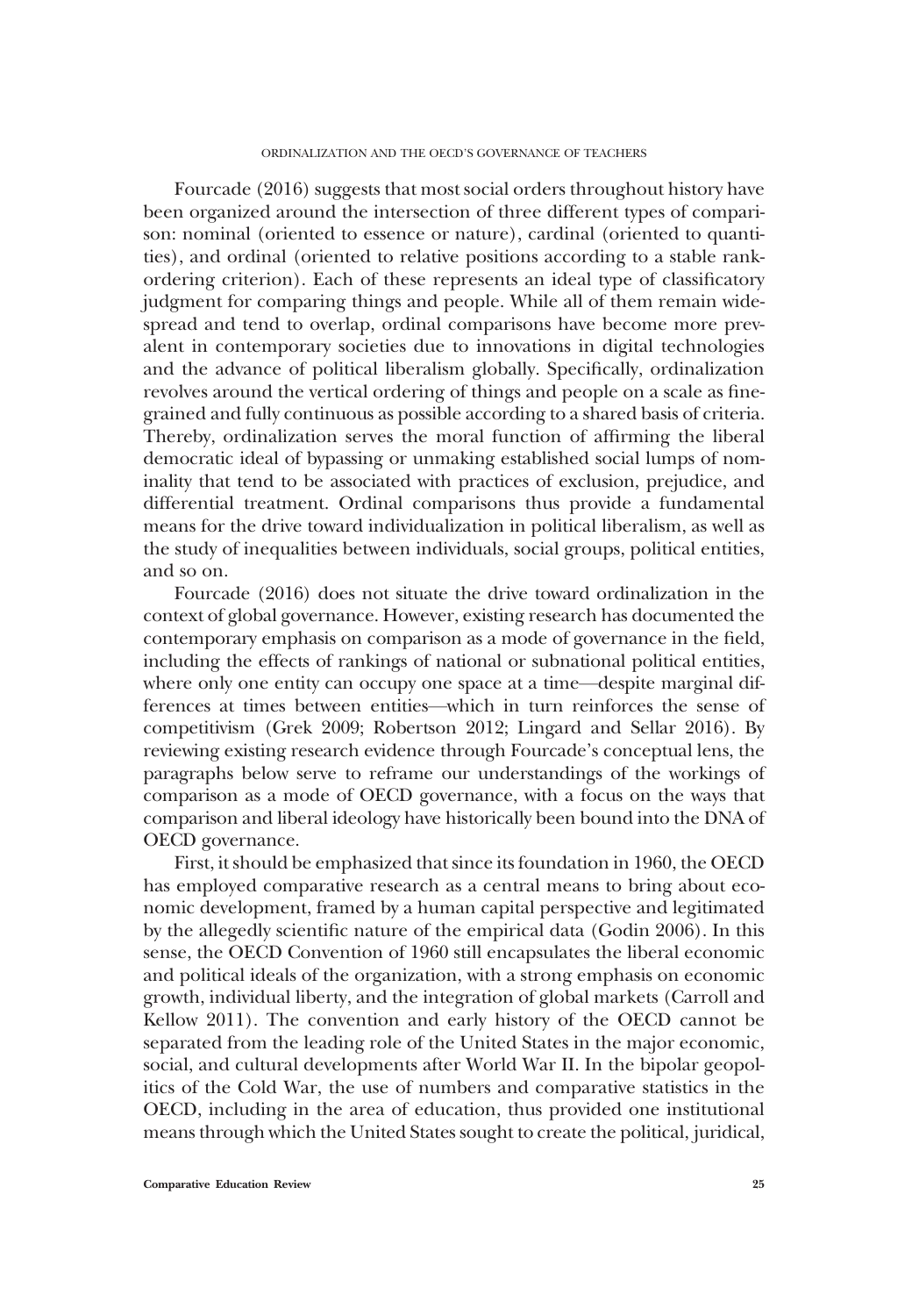and economic conditions for extending capitalist market economies and liberal democracy internationally (Resnik 2006; Morgan 2007; Tröhler 2014).

Second, Fourcade's (2016) distinction between principles of classification helps us grasp the qualitative changes in the modes of comparison employed by the OECD in governing how societies are to see themselves and their development. Daniel Tröhler (2014) observes that the dominant development paradigm of the OECD in the 1960s and 1970s was underpinned by modernization theories coined in the United States. These theories revolved around the polarity tradition/modern that in turn represented all countries as converging along the path toward a monolithic and homogenizing "modernity" driven by the sophisticated application of science and technology. In this way, "development" constituted the keyword of a specific ideology that held itself to be free of ideology due to its reliance on quantification and comparative statistics. In the perspective of Fourcade (2016), the OECD paradigm of the period thus emphasized the principle of nominalization, since it divided the entire world into four nominal categories of political-economic systems and their development trajectories: (i) the United States as the quintessential modern country followed by the developed countries in Western Europe; (ii) the developing countries of southern and southeastern Europe, Latin America, and parts of Asia; (iii) undeveloped countries, including most of the African countries; and (iv) wrongly developed countries in the Eastern Bloc that had fallen prey to ideology (Gilman 2003).

The output- and outcome-focused indicators that the OECD came to embrace and develop from the late 1980s differ markedly from a development paradigm revolving around nominalization. This shift substituted the prevailing paradigm of a descriptive "development comparatism"—revolving around nominal and cardinal categories of classification—toward a more normative "globalization comparativism" (Cussó and D'Amico 2005). The late 1980s thus marks a watershed in global educational governance, as the OECD came to embrace a competitive turn to comparison by operationalizing human capital theory in the evaluation of educational outputs. This competitive turn happened in the period when the communist bloc fell apart, thereby forcing the OECD to redefine its role in a more unipolar world, with the United States as global leader (Morgan 2007). The creation of output- and outcome-focused indicators have since proven pivotal for the rise of the OECD in global governance, enabling the organization to govern at a distance while promoting learning concerning how to be a globally competitive economy, putting education sectors front and center (Henry et al. 2001). The International Indicators and Evaluation of Educational Systems (INES) Project was launched in 1988, followed in 1992 by the first edition of Education at a Glance. From the mid-1990s, the Programme for International Student Assessment (PISA) was initiated as part of the INES Project. Moreover, the OECD Growth Project (OECD 2001) took place in the period 1999–2001 and identified distinctive "growth effects" of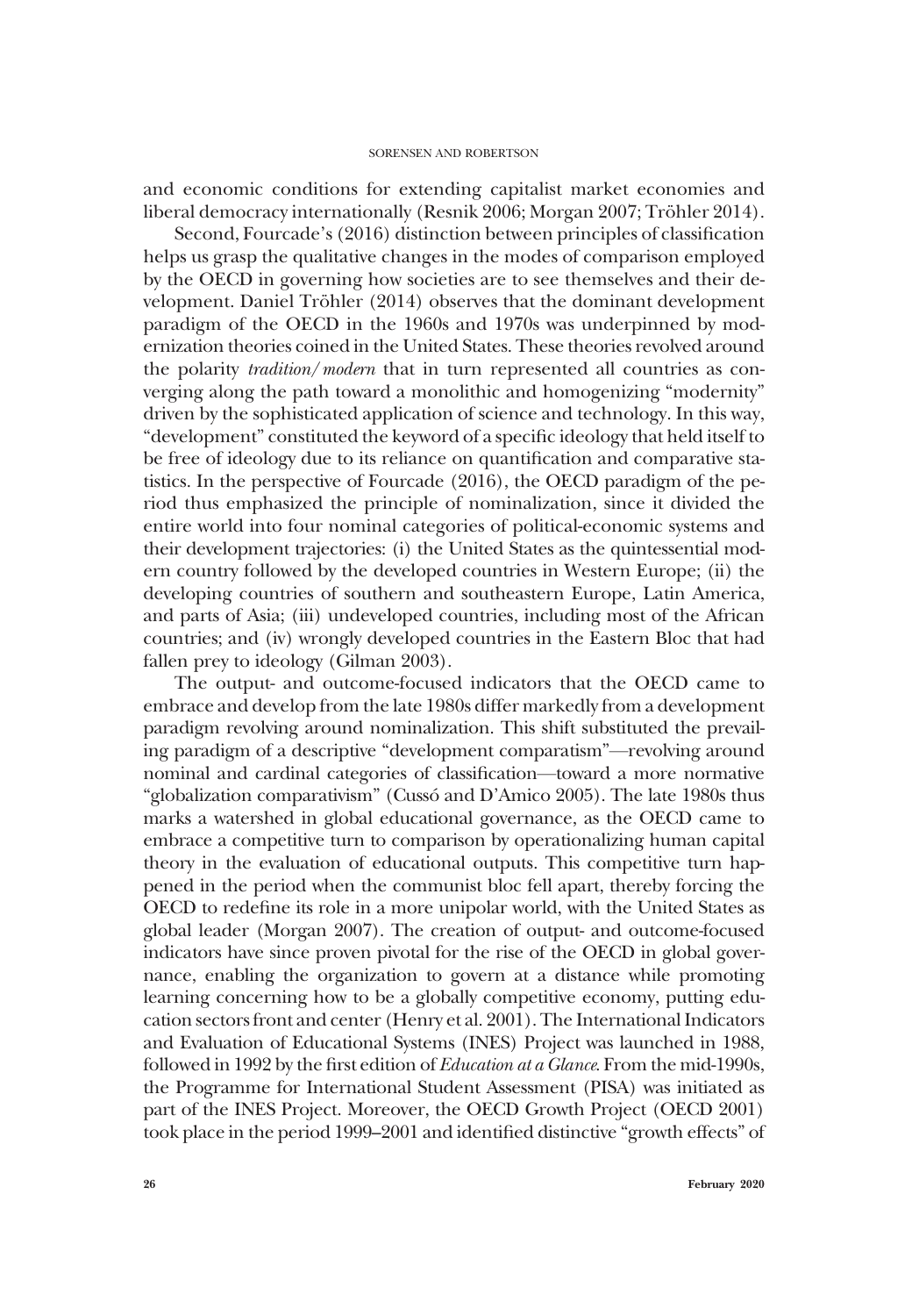education and human capital in explaining economic growth rates, thereby raising the profile of educational issues within the OECD and paving the way for the establishment in 2002 of a separate Directorate of Education (Lingard and Sellar 2016).

Third, Fourcade argues that while "nominality and ordinality must be disentangled in order to realize the political ideal of liberalism, both are simultaneously essential to its performance too. The result is a somewhat paradoxical amplification of each imperative. The patterned, historically constructed specificity of people and things must be recognized; but it must also be suppressed" (2016, 180). Hence, while people are classified into social lumps of nominality, these categories are also meant to be unmade if possible. OECD education governance reflects this dual amplification. Revolving around policy reviews of national education systems and standardized evaluations and surveys (Fraser and Smith 2017), the former help to amplify nominality by recognizing the specificities of historical trajectories and system features, whereas programs such as PISA and TALIS are constructed to suppress the specificities of systems taking part and to render participating systems comparable in terms of ordinality. The amplification of ordinality "is thus predicated on the ability to commensurate. The end point of the process, the ultimate realization of ordinality's ideal of order, is an infinite vertical splitting—a scale upon which everything and everyone may be accounted for and ranked" (Fourcade 2016, 182). Yet again, the outcomes of OECD programs might feed into an amplification of nominality due to the exposure and recognition given to high-performing systems (Grek 2009), whereas in other systems less accustomed to competitive comparison, media attention might lead to policy responses preoccupied with ordinality (Hopfenbeck and Görgen 2017). Regardless of the particular outcomes, the point to be noted here is that nominality and ordinality are simultaneously disentangled, amplified, and suppressed in OECD governance.

Finally, the workings of ordinalization are fueled by decategorization, leveling, and what appears to be a morally agnostic ideology (Fourcade 2016). This is a defining feature of OECD governance, and the legitimacy of the organization depends on its capacity to deflect contentious political issues into the scientific realm with numbers and standards, framed by persuasive umbrella concepts such as knowledge-based economy (Godin 2006; Tröhler 2014). Briefly, decategorization involves dissolving the nominally classified lumps of society—social groups and objects—and reclassifying them by means of a scale that is as continuous as possible. Leveling employs quantification to restructure those nominal differences, transcending boundaries of kind and collapsing absolute differences into relative ones (Espeland and Stevens 1998), thereby completing a semantic leap toward more open-ended representations of underlying differences. Ordinalization hence serves to liquefy and sublimate nominal categories and in-kind solidarities associated with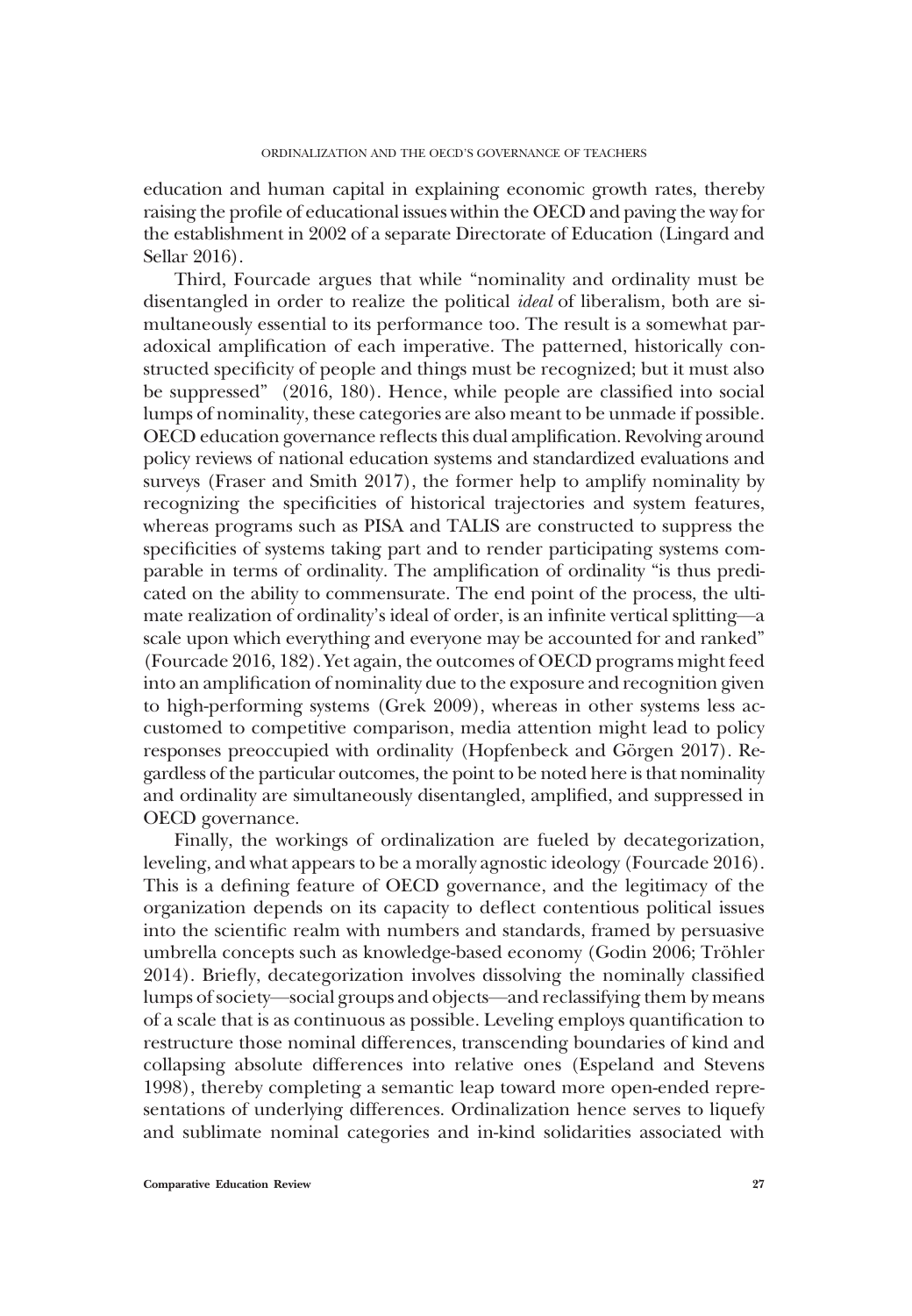discriminatory practices in order to realize the liberal ideals of equality of opportunity and the colorblind society. Fourcade (2016, 184, with reference to Porter 1995) notes that leveling is closely associated with the formulation of standards, which have an air of objectivity and which afford unequivocal communication. In this way, leveling and standards provide a basis for the "pursuit of objectivity" and "seizing of the world" from the messiness of politics while helping to construct a robust infrastructure for it. Hence, the representation of a morally agnostic ideology is predicated on deflection of political contestation through numbers and standards. However, Fourcade (2016) suggests that the twin liberal tenets of freedom and government underpin the alleged moral agnosticism, along with the associated moral language of democracy and a radically individualist and anti-elitist philosophy aligned with the promises of accountability. With the liquefying of nominal categories and in-kind solidarities, ordinalization suggests a promise of movement and social mobility, revolving around a human capital view of the world according to which freely operating individuals and organizations are and ought to be absorbed in perpetual optimization and reputation management.

Yet, Fourcade also notes that in practice there are limits to how much ordinalization can deliver in terms of the liberal ideals, because fully continuous and fine-grained scales tend to be unattainable. Hence, "the society that is liquid in theory continues to be lumpy in practice" (2016, 188). This powerful statement leads us to the OECD's work on teachers and the TALIS program that exhibit the drive toward ordinalization as a mode of governance as well as the limitations and paradoxes that tend to accompany it.

## OECD Governance and Teachers: A Case of Fragmented Ordinalization

Our analysis shows that whereas the OECD has been a major actor in putting teachers in the top of policy agendas globally, the organization has thus far proven less successful in creating ordinal scales for comparing teacher workforces. In this respect, the conceptual grammar of Fourcade (2016) enables us to recognize the dual amplifications of nominality and ordinality also in the OECD's work on teachers. Fourcade notes that the amplification of nominality tends to involve ordinality as well, since the prioritization of one area for political intervention implies a ranking claim relative to other themes. A brief overview of the OECD's work on teachers clarifies the argument.

The OECD has had an interest in the nominal category of the teacher workforce since the 1960s (Papadopoulos 1994), but the category became intensely amplified around the time the competitive turn in comparison took hold. OECD (1990) explored the importance of teachers for quality education, and the development of indicators related to teachers and teaching gained momentum in line with the calls of the INES general assemblies in 1991 and 2000, followed up by the major OECD review Attracting, Developing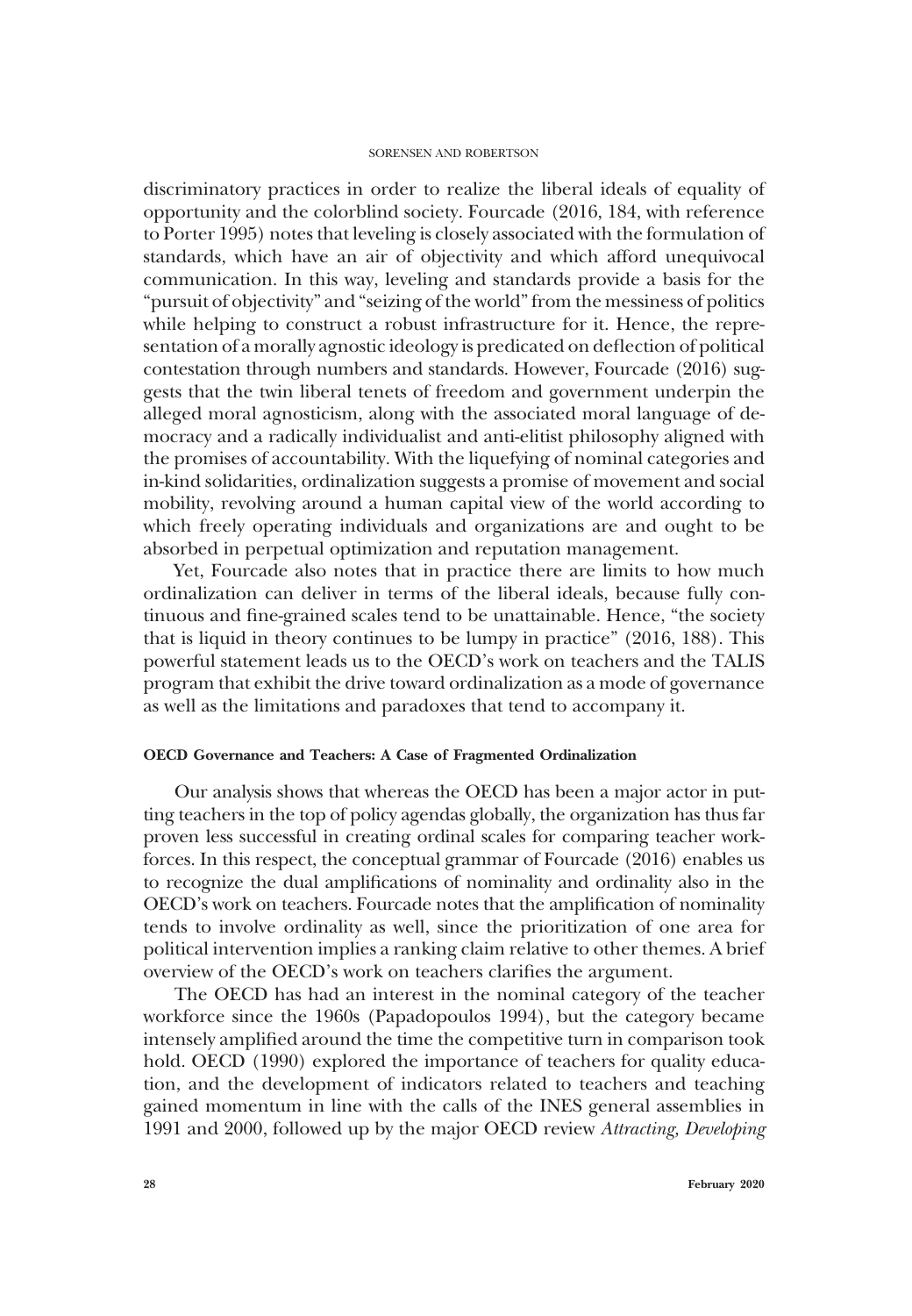and Retaining Effective Teachers (OECD 1995, 2005). Furthermore, the policy recommendations of the OECD Growth Project singled out making the teaching profession more attractive as one of the key measures to ensure competitiveness in the new global economic environment (OECD 2001). These activities provide the backdrop for the OECD TALIS program that eventually grew out of the INES Project in the mid-2000s, as PISA had done in the 1990s (OECD 2009, 19–20). Teachers have since then been singled out as"front-line workers" (OECD 2014, 32) in enhancing student learning outcomes and economic competitiveness, underpinned by the oft-cited finding (OECD 2009, 2014) that within schools, teacher- and teaching-related factors constitute the most important contributors to student learning outcomes. The amplification of the nominal category of teachers has thus been pivotal for creating a global debate on education and teachers, based on heavily generalized representations of "one-worldness" and a "global reality of teacher professionalism" (Sobe 2013, 52).

Drawing on our empirical study of TALIS (Sorensen 2017) introduced at the beginning of this article, the following sections analyze the drive toward ordinalization over the first two rounds of the program. Our analysis highlights a series of insights enabled by Fourcade's (2016) conceptual grammar with regard to the creation of comparability, the contentious processes and dynamic relations involved in OECD governance, and the fact that ordinalization in the area of teacher workforces so far remains fragmented.

## Institutions of Ordinality and the Operating Rules in TALIS

The influence of the OECD and the European Commission in education governance has been associated with their capacity as main "centers of calculation" engaged with the production, control, and distribution of knowledge (Grek 2016; Lingard and Sellar 2016). Bruno Latour (1987) and Nikolas Rose (1991) suggested that such centers of calculation inscribe events and processes transported from around the globe into standardized forms and accumulate them in hubs where they can be compiled, compared, and mobilized to exercise power over events and actors at a distance.

With regard to TALIS, our study confirms this position of the OECD and the European Commission. In fact, we take the analysis further by conceiving of them as the main "institutions of ordinality" (Fourcade 2016, 188) in the program due to their pooling of resources and capacities of power with the objective to institute ordinal scales as a basis for the international comparison of teachers and teaching. This is most visible in the number of reports and documents issued by the two organizations that draw on TALIS. Moreover, the OECD and the European Commission have, also in the context of TALIS, been able to engage a wide range of organizations in ordinalization at various scales—with each organization having its own preferences in terms of the amplification of ordinality.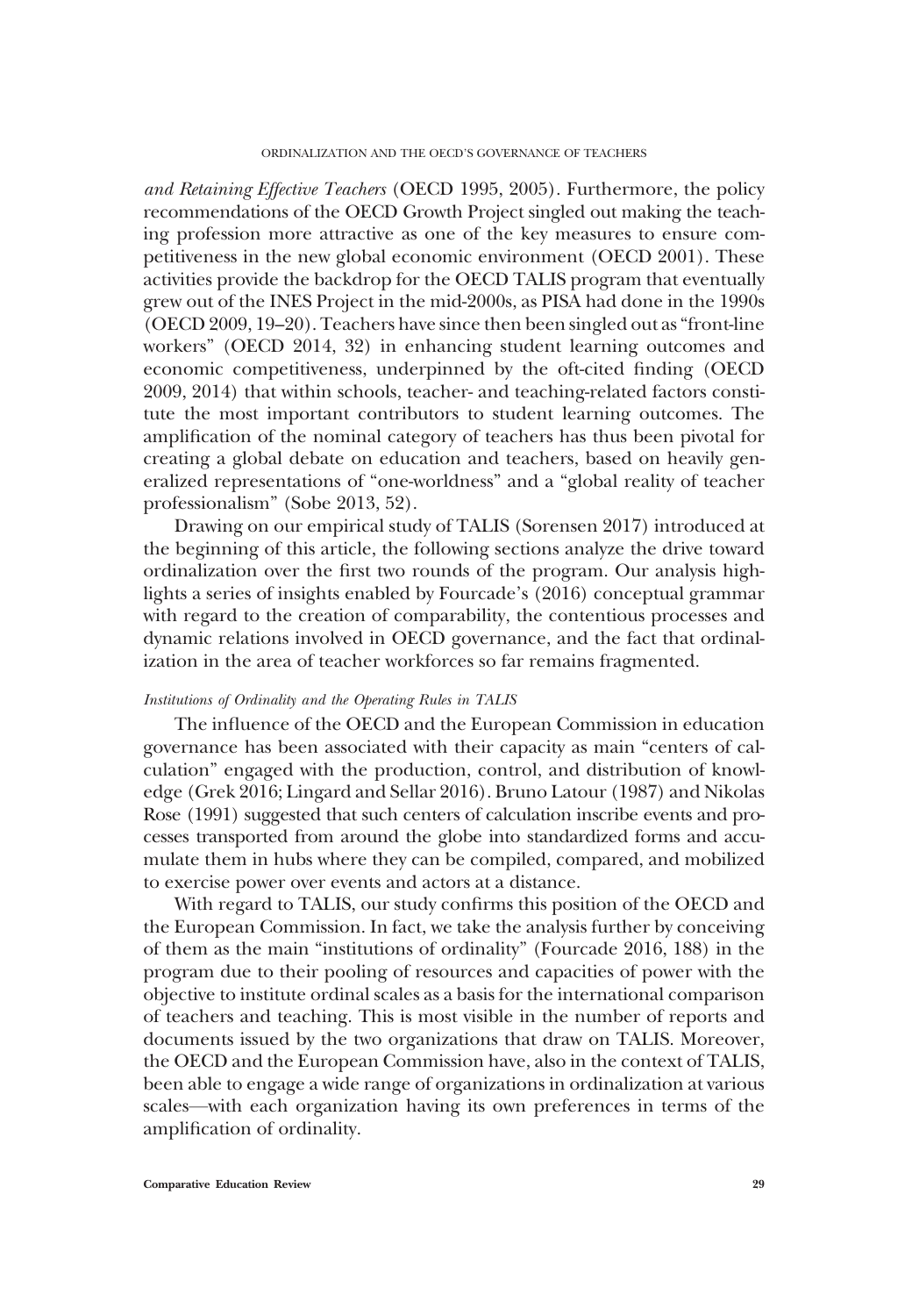The main OECD body engaging with TALIS is the TALIS Board of Particating Countries (from TALIS 2018 the TALIS Governing Board), made up of representatives from national government authorities, the European Commission, Education International, and business and industry. Moreover, at the national level of implementing TALIS, various constellations of National Project Centers, steering groups, and advisory groups were set up. In parallel, the European Commission established working groups starting in the mid-2000s in which representatives from EU member states discussed the need for indicators centered on teachers and teaching and identified TALIS as a useful instrument for this purpose (Sorensen 2017).

We noted above that while ordinalization revolves around the moral language of democracy and accountability, it is simultaneously predicated on the deflection of political contestation. This is an important insight for unpacking the possibilities and limits of transnational political authority and a paradox characterizing the associated "operating rules" (Mundy 2007), which revolve around soft legalization and epistemological governance (Lingard and Sellar 2016). Hence, while the PISA program has poignantly been labeled an "accountability engine," since "it tells you that there is a problem but it doesn't tell you how to fix it" (interview respondent quoted in Morgan [2007, 205]), Fourcade (2016) suggests that institutions of ordinality are harder to render politically accountable because they were designed to undo nominal categories in the first place.

In TALIS, we also found that the OECD and the European Commission as the main institutions of ordinality remain elusive in terms of accountability. The TALIS Board of Participating Countries functioned by all accounts over the first two rounds as a consensus-based forum for educational multilateralism (Mundy 1998), yet with the OECD TALIS Secretariat exercising epistemological leadership in terms of indicators development, survey design, analysis, and policy implications. A former OECD senior analyst pointed out that it was imperative for the work of the TALIS board that the OECD TALIS Secretariat be able to earn the trust of governments, due to uncertainty about what the program was going to examine more specifically and whether it was going to be controversial for teacher unions. Hence, although the expert reputation of the OECD was pivotal in attracting government authorities in Australia, England, and Finland to sign up for TALIS 2013, there are also limits to the trust and legitimacy granted to the OECD. We should note that the TALIS program over the first two rounds was a vulnerable construction, with governments signing up and paying for one round at a time.<sup>1</sup> Given the OECD's trajectory, it should be added that our findings do not indicate that

<sup>&</sup>lt;sup>1</sup> With TALIS 2018, funding and obligation arrangements changed as the program was "upgraded" to a Part II program in OECD governance arrangements, thereby achieving the same status as, for example, PISA and INES. Yet, governments remain free to leave the program though they now have to give one year's notice.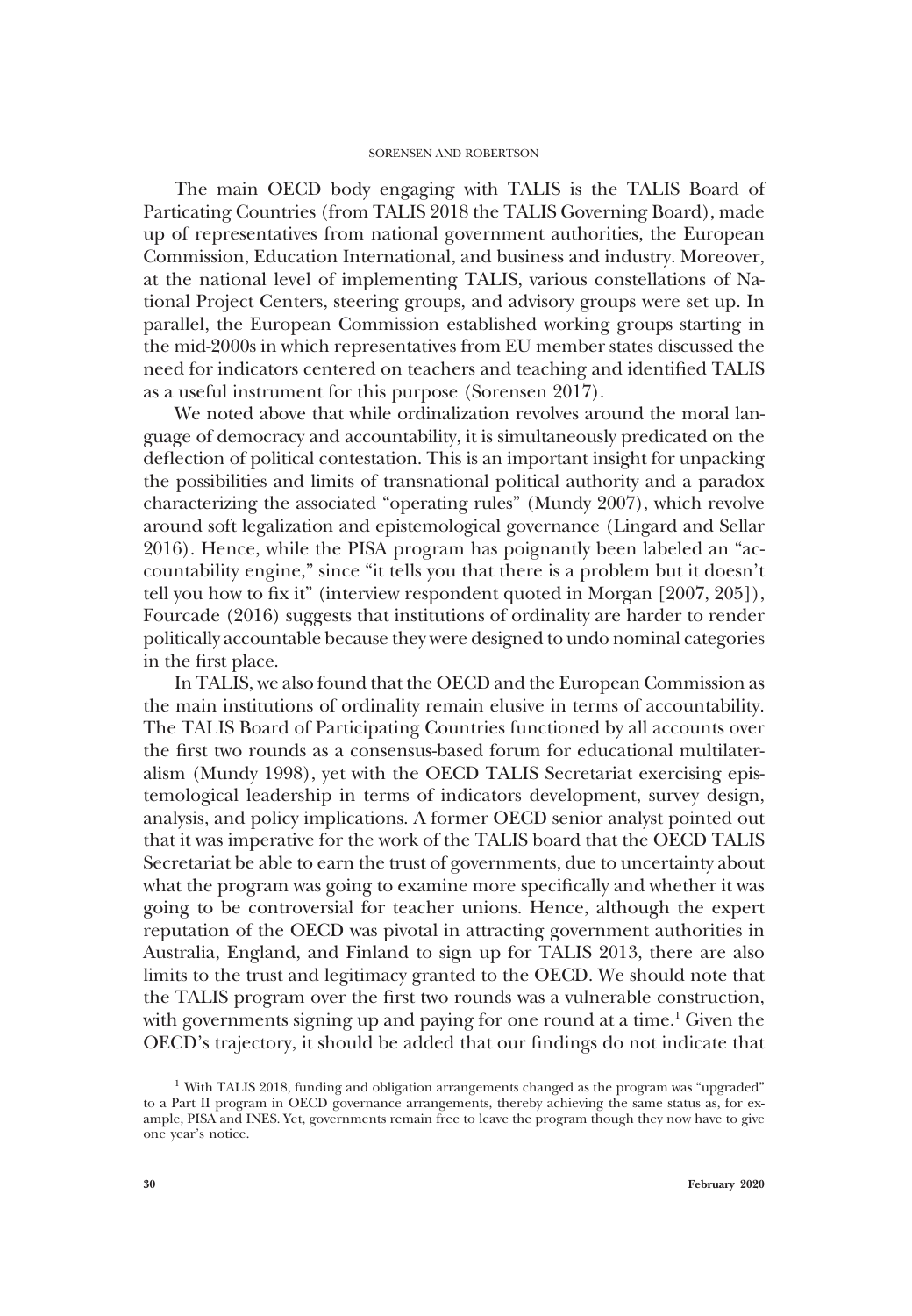the United States has exercised particular influence on TALIS, only joining the program for TALIS 2013 where it fell short of the required response rate.

The six guiding principles for the TALIS survey strategy reflect the OECD's capacity in epistemological and infrastructural governance (cf. Lingard and Sellar 2016), framed in bureaucratic-technical terms, and they are helpful in considering how the OECD is held to account: (i) policy relevance; (ii) value added in terms of that international comparisons should be a significant source of the study's benefits; (iii) results should yield information that are useful for developing indicators; (iv) validity, reliability, comparability, and rigor; (v) participating countries should be able to interpret the results in a meaningful way; and (vi) efficiency and cost-effectiveness (OECD 2009, 19; 2014, 27).

Concerning the latter principle, our empirical findings suggest that it creates a drive toward what we might term "meta-standardization" across programs and organizations. Cost-effectiveness was thus central also to the European Commission, and cooperation with the OECD on TALIS helped monitor progress toward the EU strategic objectives more inexpensively than if the European Commission had created its own survey. Moreover, an OECD analyst interviewed for the project stated that since governments hold the OECD to account for unnecessary costs, the efficiency imperative reinforced efforts to align PISA and TALIS. PISA 2015, for example, included an optional teacher questionnaire that had to be aligned with the TALIS items. Importantly, from TALIS 2018 the program will follow a six-year cycle, thereby coinciding with every second round of PISA. This alignment of cycles would appear to raise the potential for a more seamless integration of TALIS into PISA in line with the efficiency and cost-effectiveness principle (Sorensen 2017).

The governments in Finland, England, and Australia were emphatic in asserting their national sovereignty in education policy. However, at the same time, they expected the OECD to exercise leadership in TALIS in terms of epistemological governance. The representatives from government bodies that we spoke with in Australia and England suggested that the OECD's aspiration to provide insights into effective teaching and learning conditions could have been pursued further by way of giving clearer recommendations to governments—a point that cuts across the five first principles mentioned above—and we will return to this critique as it relates directly to ordinalization and its limits. The critique of the Finnish state authorities was more related to the applicability of some of the survey items in the Finnish context. In addition, the Finnish authorities were concerned about the costs and deliverables in TALIS 2013, as they found that their investment in the full package of international options had not proven worthwhile. On this basis, the Finnish state authorities suggested at the time of interview that they were likely to sign up only for the main study in TALIS 2018.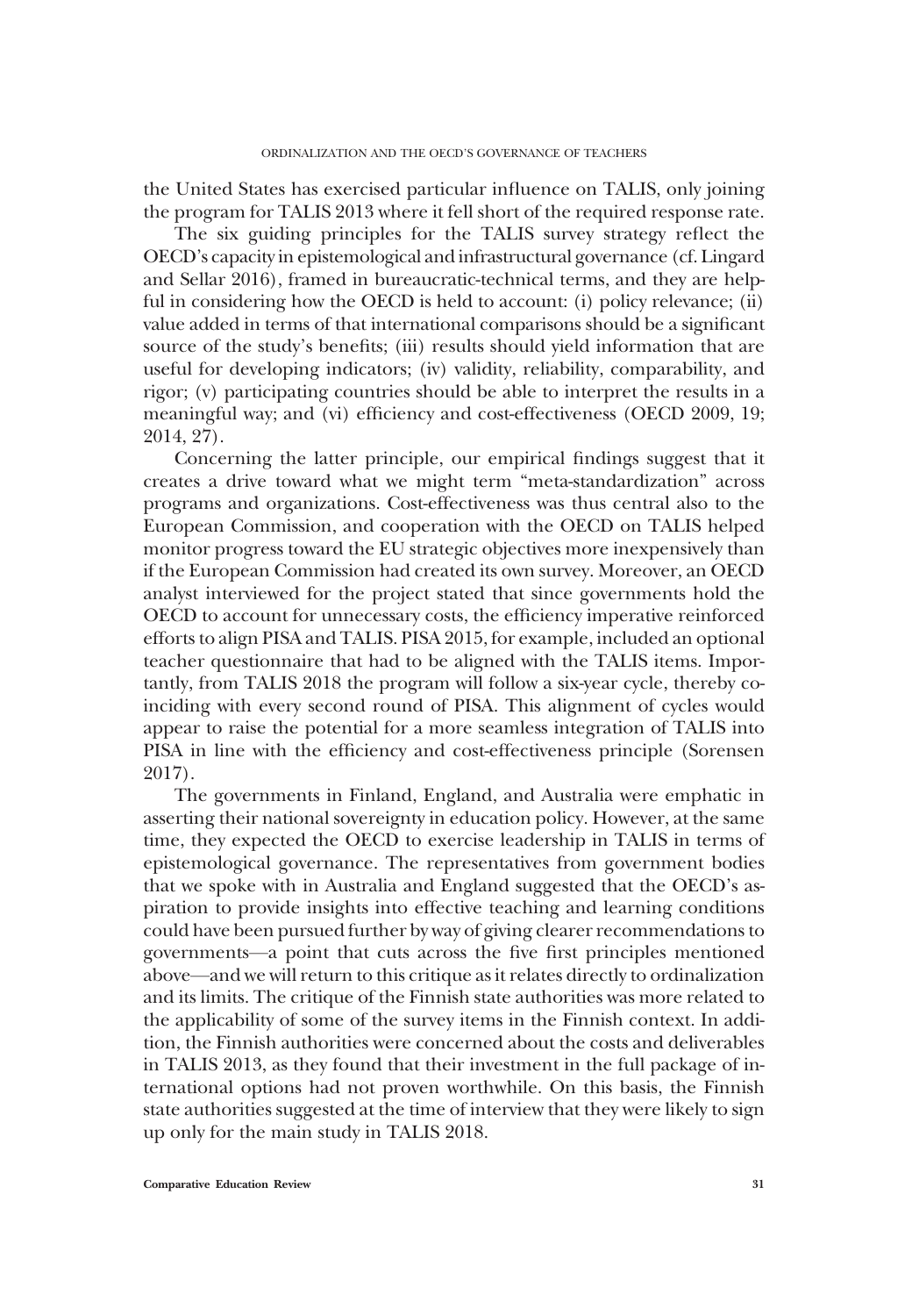Finally, the accountability of governments toward the OECD—and each other—remains just as vague. Our study corroborated previous findings that governments tend to be guided by domestic interests and ideological preferences in their deployment of international comparisons (Steiner-Khamsi 2010), since the government authorities in the three case systems were more concerned with identifying their own solutions rather than common ones. The sense of peer pressure and need for convergence in education policy thus appeared to be wholly absent, indicating a strong emphasis on self-reliance in the classical liberal sense. Indeed, in the light of the continued political sensitivity of education, it might be part of the appeal of cross-sectional research programs like PISA and TALIS that they cannot measure causality. So, for example, TALIS cannot establish whether teacher job satisfaction depends on participation in professional development, or vice versa (OECD 2009, 22; 2014, 29). Without strong conclusions, the normative pressure on governments to follow specific recommendations remains limited.

## The Creation of Comparability

Since the 1990s, the OECD and the European Commission have sought to amplify ordinality with regard to teachers and teaching through decategorization, leveling, standards, and deflection of political conflict (Sorensen 2017). In this respect, we should note that the OECD strategy of communicating unequivocal policy messages also applies in the area of teachers (Fraser and Smith 2017), and we might understand this as a distinct effect of the organization's efforts to amplify ordinality.

However, dissolving the nominally classified lumps of society and liquefying them by means of a scale comes at the expense of reducing the complexity of social reality. We thus recognize in the TALIS survey design the downplaying of alternatives and nominal in-kind differences with the abandonment of the distinction in Teachers Matter (OECD 2005, 143–45) between the lumpy nominal categories of "career-based" and "position-based" systems. Furthermore, the TALIS program involves a bias toward constructivist pedagogy that is appealing for the OECD's project because it fits with the ontology of neoliberalism and liberalism's concern with the individual (Robertson 2012; Cerqua et al. 2017). Yet, it is a limited conception of the individual. Resonating with Fourcade's (2016) insight that quantification does not allow for taking the totality of an individual's social situation into account, a researcher in the English TALIS 2013 Center thus told us that research programs such as TALIS tend to adopt a narrow view of individuals within their jobs that exclude important aspects of their social situations. In order to counter this, the English TALIS 2013 Center took the initiative to collect some basic socioeconomic data on the sampled teachers by adding questions on family circumstances to the TALIS teacher questionnaire in England (see Micklewright et al. 2014).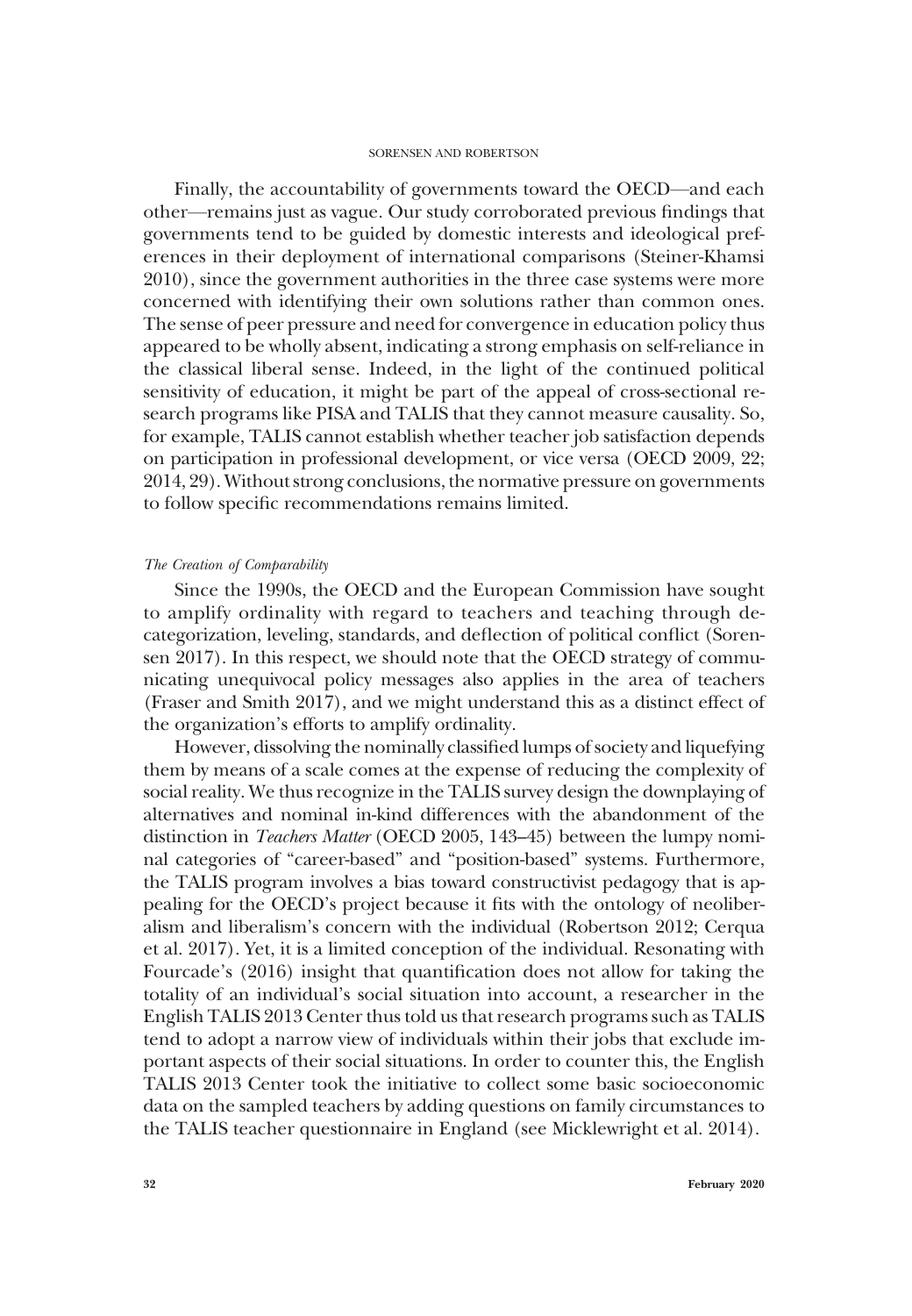In this way, TALIS like other large-scale comparative research programs construct a harmonized and reductionistic outlook on system features as they make educational systems comparable through standardized indicators and measurement (Cardoso and Steiner-Khamsi 2017). Accordingly, the translation of the TALIS 2013 questionnaires posed challenges in Australia, England, and Finland due to context-specific features. Our findings show that the Finnish system was most challenged by the conceptions of education implied in TALIS, undoubtedly related to Finland being the only non-Anglophone country included in our study. All the involved policy actors in Finland, including government authorities, the teacher union OAJ, and the researchers commissioned to implement the survey, thus pointed to the challenges in translating TALIS questionnaires due to differences between established terms and concepts in the Finnish system and those employed in TALIS. Specifically, they contested the applicability of survey items on teacher feedback and appraisal, the distinction between private and public schools, school leadership, and ways of calculating workload. Specifically, "professional development" has now become more familiar in Finland as a term that, by connoting a more individualized and career-oriented approach to professional learning, challenges the previous norm of teachers being considered certified professionals once and for all after completing their master degree (Sorensen 2017).

The observations above corroborate the central argument in the sociology of quantification (Espeland and Stevens 1998; Desrosières 2002) that commensuration and indicator development inevitably involve descriptive as well as prescriptive dimensions. They also reflect the liberal paradox that the ideal of political universality is predicated on a notion of cultural homogeneity that risks curtailing the performance and experience of individual differences and, more specifically, that the pursuit of liberty and formal equality of opportunity tends to come with the requirement of sublimating some nominal differences and categories and taking on board new ones. Among our case systems, Finland was particularly affected by this paradox.

# Scaling Populations and Populating Scales

Fourcade (2016) notes that ordinalization is ideally sustained by the inclusion of the largest population possible; the more comprehensive the scale, the more significant and legitimate in terms of objectivity, rational judgment, and as a policy tool. In other words, the scales of comparison are only as legitimate as the number of populations brought in to populate the scale.

As the main institutions of ordinality, the OECD and the European Commission have pursued different priorities with regard to TALIS. For the former, the priority has been to build a critical mass by attracting countries with a high profile internationally due to their size or the reputation of their education systems. For TALIS 2013, OECD indeed succeeded in attracting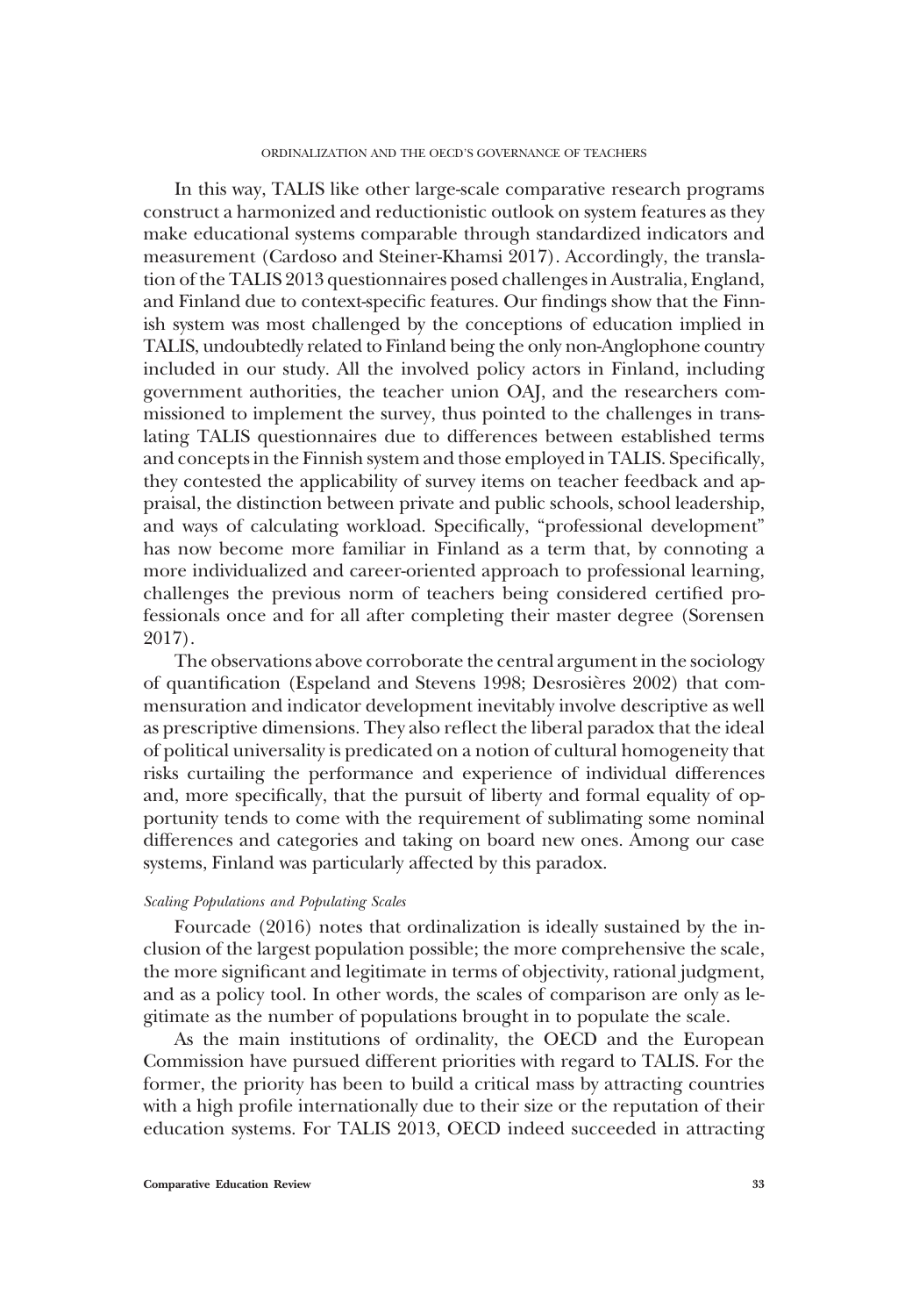more participants to the main study, including some of the countries considered to have higher appeal, such as England, Finland, France, Japan, and the United States. This strategy relates to what an OECD analyst described as the "chicken-and-egg"situation of profiling TALIS where governments would tend to be hesitant and wait for other countries to sign up first—while the OECD TALIS Secretariat would do what it could to highlight the benefits of taking part (Sorensen 2017).

In contrast, the European Commission has sought to encourage as many EU member states as possible to take part in TALIS in order to monitor progress toward the objectives of the EU agendas of the Lisbon Strategy and Europe 2020. The European Commission thus subsidized the international costs for EU member states, on the condition that the government representatives from these states on the TALIS board would advocate that the EU's long-standing priority that teachers' professional development should be included as a policy theme in TALIS (Sorensen and Robertson 2018). The EU was indeed well represented in the first two rounds, with 16 and 19 member states or regions taking part, respectively. Yet, a range of countries are conspicuous by their absence, especially Germany—the most populous country and the largest economy in Europe.

In the participating countries, the challenge of including the largest population possible mainly centered on meeting the survey response rates required by the OECD.<sup>2</sup> In Australia, England, and Finland, meeting these rates required considerable persistence in the national TALIS centers, and state authorities tended to recognize that the relationship to teacher unions was important for recruiting enough schools and teachers to take part in the survey. Among our three case systems, the government authorities in England and especially in Finland consulted teacher unions in the implementation of the survey. In Australia, teacher unions were less involved in the implementation of TALIS 2013 (Sorensen 2017).

Finally, the limited interest in the three "international options" offered in TALIS 2008 and 2013 indicates that statistical data without an elaborate and fine-grained scale are deemed by governments to be of little value. The first and second option included representative samples of teachers and school leaders in primary and upper secondary education, respectively (ISCED levels 1 and 3). The third option, the TALIS-PISA link, concerned surveying a representative sample of teachers of 15-year-olds in schools that had taken part in the most recent round of PISA. The international options were virtually not taken up in TALIS 2008, but they proved more popular in the second round (see table 1). Still, the limited interest appears to render the

<sup>&</sup>lt;sup>2</sup> Seventy-five percent of sampled schools, and 75 percent response rate from all sampled teachers in the country. A school was considered to have responded with 50 percent of sampled teachers responding. The Netherlands and the United States did not meet these response rates in TALIS 2008 and 2013, respectively (OECD 2009, 2014).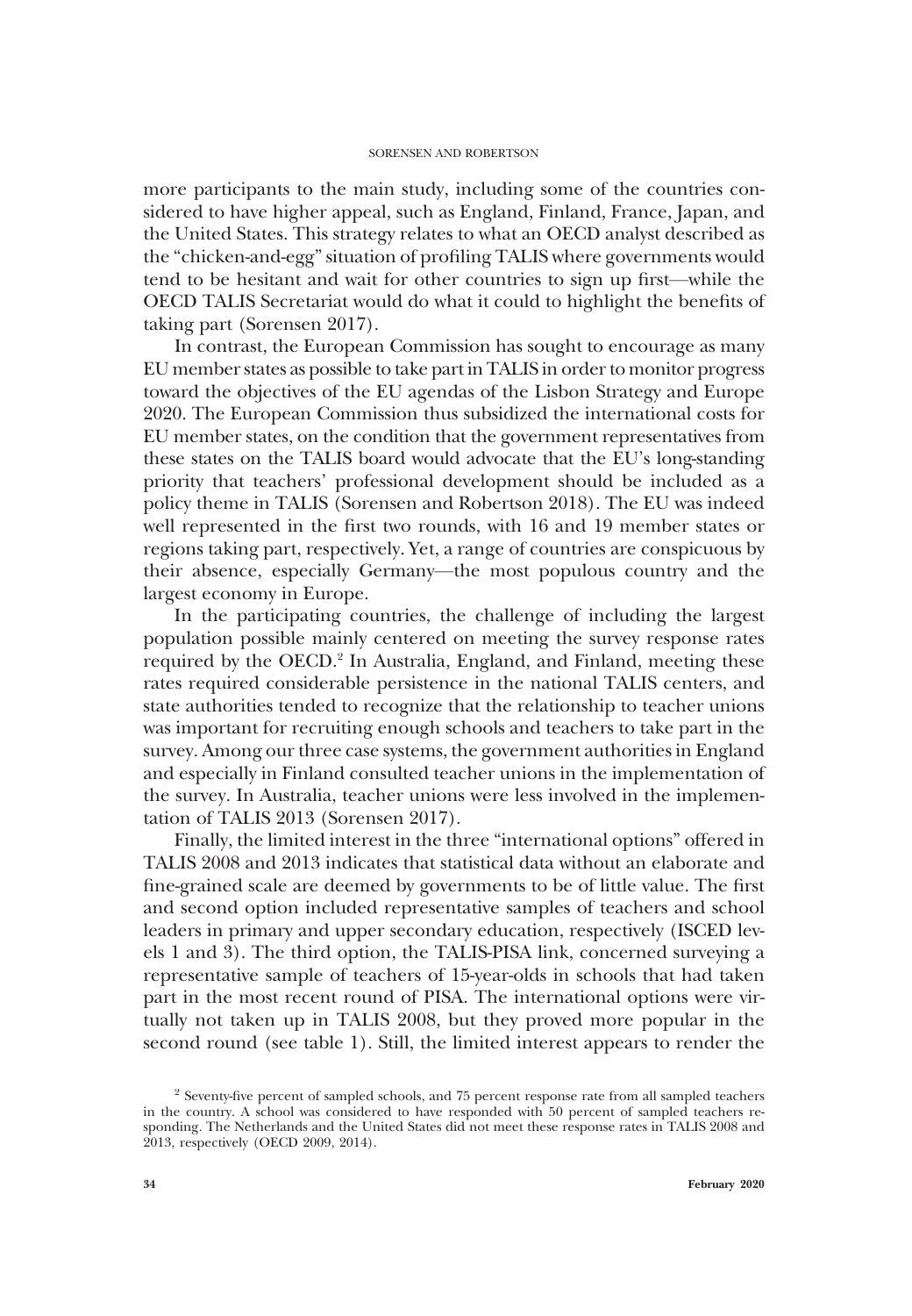#### ORDINALIZATION AND THE OECD'S GOVERNANCE OF TEACHERS

|                                                                       | <b>TALIS 2008</b> |          | <b>TALIS 2013</b>     |                                                                                                       |  |  |
|-----------------------------------------------------------------------|-------------------|----------|-----------------------|-------------------------------------------------------------------------------------------------------|--|--|
|                                                                       |                   |          | Number Systems Number | <b>Systems</b>                                                                                        |  |  |
| Primary education (ISCED<br>1) teachers and school<br>leaders         |                   | Iceland  | 6                     | Denmark, Finland, Belgium (Flanders),<br>Mexico, Norway, Poland                                       |  |  |
| Upper secondary education<br>(ISCED 3) teachers and<br>school leaders | $\theta$          | $\cdots$ | 10                    | UAE (Abu Dhabi), Australia, Denmark,<br>Finland, Iceland, Italy, Mexico, Norway,<br>Poland, Singapore |  |  |
| TALIS-PISA link                                                       | $_{0}$            | .        | 8                     | Australia, Finland, Latvia, Mexico,<br>Portugal, Romania, Singapore, Spain                            |  |  |

| TABLE 1 |                                                       |  |  |  |  |  |
|---------|-------------------------------------------------------|--|--|--|--|--|
|         | TALIS INTERNATIONAL OPTIONS AND PARTICIPATING SYSTEMS |  |  |  |  |  |

SOURCES.—OECD 2009, 20; 2014, 27.

results much less interesting. Finland signed up for the full package of international options in TALIS 2013, and subsequently the Finnish government authorities told us that they found the level of analysis in the report on ISCED levels 1 and 3 teachers too narrow and descriptive. Furthermore, the OECD never issued a report specifically concerned with the TALIS-PISA link in TALIS 2013 (Sorensen 2017).

## The Missing Link to Effectiveness

There is a tension at the heart of TALIS due to methodological issues as well as the political embeddedness of the program. On the one hand, TALIS with its emphasis on competitive comparison clearly draws on human capital theory and a neoliberal imaginary (Robertson 2012). Yet, on the other, the program incorporates notions of teacher self-efficacy, job satisfaction, and the voice of teachers, thereby reflecting the "dynamic ebb and flow of human capital and teacher professionalization orientations" that has characterized OECD discourses on teachers over recent decades (Fraser and Smith 2017, 171). In this respect, Risto Rinne and Jenny Ozga (2013) argue that TALIS as a "Knowledge-Based Regulation Tool" is vague and hard to control because it cannot offer conclusions on the relation between what teachers and school leaders report and system performance as measured by student learning outcomes. The OECD itself hints at this tension when pointing out that the survey data, based on self-reports from teachers and school leaders, are subjective and differ from objectively collected data (OECD 2009, 22; 2014, 29). We suggest that the concept of ordinality helps clarify the nature and implications of this uneasy duality that revolves around an ambigious concept of effectiveness.

The entry point for the major policy review resulting in the report *Teachers* Matter (OECD 2005) was an interest in teacher effectiveness, and subsequently the initial outline of the TALIS program (OECD 2006) suggested that the program would address the relationships between the effectiveness of schools and the teacher workforce. From the outset, there has thus been a drive toward the amplification of ordinality, including continuous efforts to create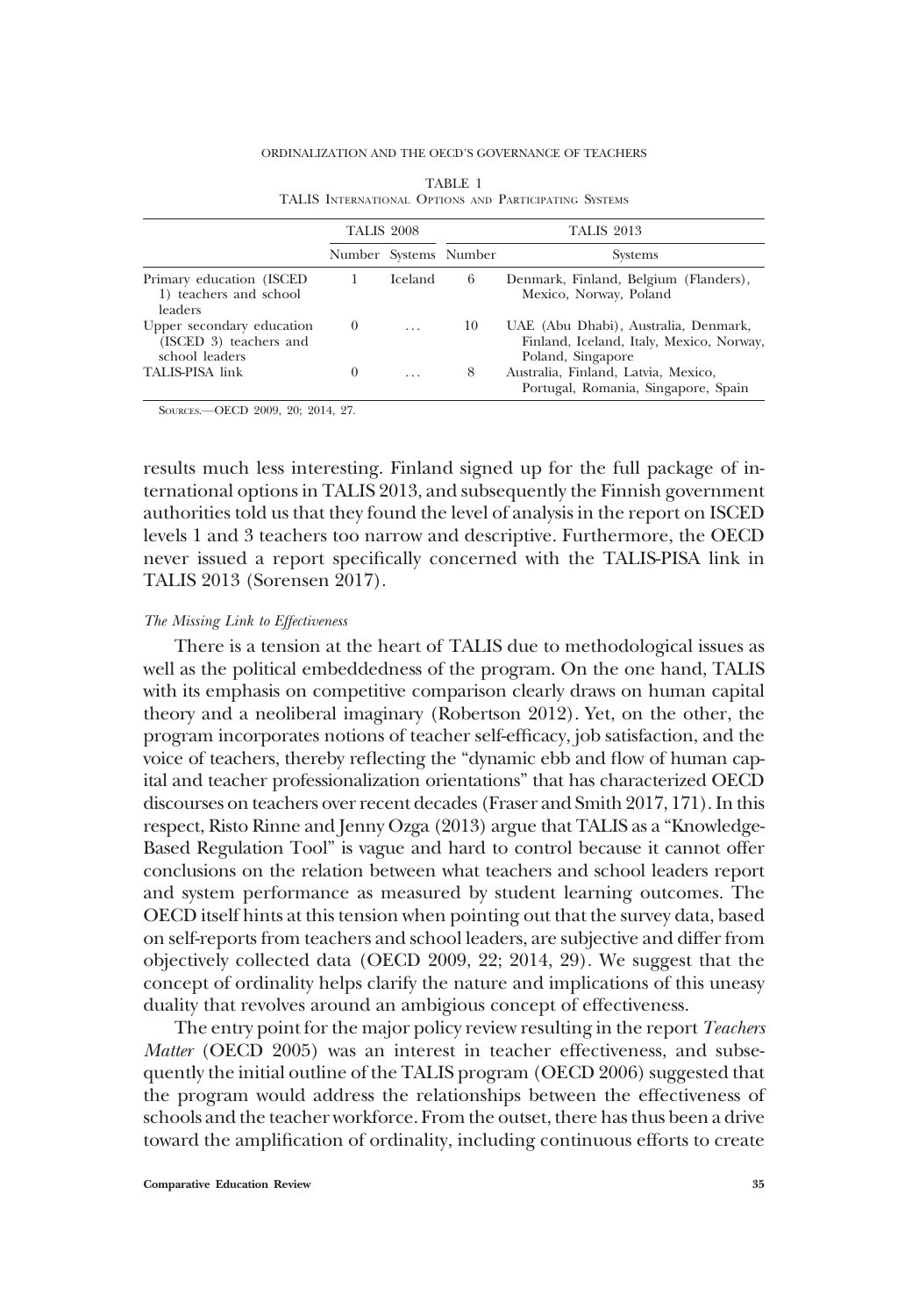links and synergies between PISA and TALIS; effectiveness was to be the unifying principle in the construction of scales and the lever in transforming political issues into a scientific debate. However, at the same time, OECD documents and OECD staff acknowledge that the survey design of TALIS does not allow for measuring teacher or teaching effectiveness (Sorensen 2017). The resulting ambiguity concerning what the TALIS concept of effectiveness actually refers to severely curtails the capacity of the program to generate the seemingly morally agnostic communication that could deflect the politics of teachers and teaching into the scientific realm and, more generally, to amplify ordinality in education governance across scales.

The TALIS conceptual framework (OECD 2013) encapsulates the methodological complications and the politics surrounding the TALIS concept of effectiveness. Perhaps it is an indication of the struggles in squaring the circle that a fully fledged conceptual framework for the TALIS program was created only after the first round was completed. The framework acknowledges that since "TALIS does not connect directly with student outcomes, teacher quality and its relationship to student performance cannot be judged" (14). At the same time, the framework pointed out that the concept of "effective teaching and learning conditions" underpinning TALIS 2013 is simultaneously broad and context-dependent:

In the case of TALIS, effective teaching and learning environments are environments that contribute to positive student learning. The factors, practices, and conditions identified by participants in the priority-rating exercise, such as teacher appraisal and feedback systems, represent the elements that participants agree contribute to positive student learning. TALIS is meant to gather information on specific aspects of the teaching and learning environment that research suggests and country representatives believe contribute to positive student learning. Of course, "effective" teaching and learning may include many other factors that cannot be examined through TALIS or any self-report instrument. (16)

The human capital argument associating effectiveness with student learning outcomes is here substituted with the vague notion of "positive student learning." The OECD must clearly negotiate a delicate balance in the politics of the priority-making exercise in which the participating countries select the policy themes and indicators that they "believe" contribute to student learning. Still, despite these acknowledged limitations of TALIS in associating teachers and teaching with student learning outcomes, the main OECD TALIS reports persistently seek to amplify ordinality by suggesting that the policy themes and findings in TALIS are relevant in one way or another for student learning, a feature that is especially pronounced in the TALIS 2013 report (table 2).

Moreover, the main OECD TALIS reports include column charts pitting one system against others—21 in the TALIS 2008 report and 30 in the TALIS 2013 report. Yet, these rankings are not characterized by a unifying set of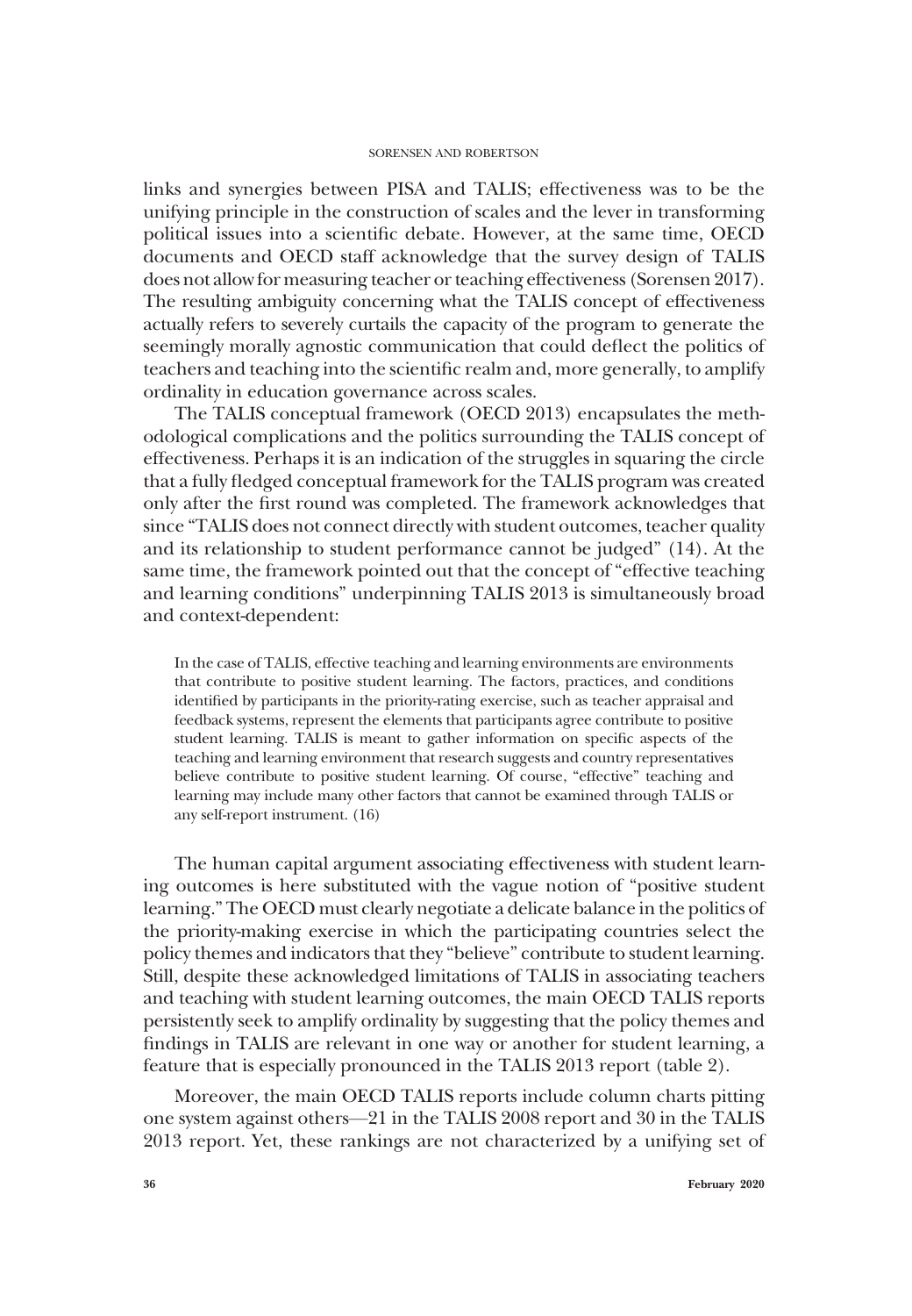### ORDINALIZATION AND THE OECD'S GOVERNANCE OF TEACHERS

## TABLE 2 THE EMPHASIS ON STUDENT LEARNING IN TALIS 2013 MAIN REPORT

| Chapter                                                               | References to Student Learning Outcomes and Achievement                                                                                                                                                                                                                                                                                                                                                                                                              |  |  |  |
|-----------------------------------------------------------------------|----------------------------------------------------------------------------------------------------------------------------------------------------------------------------------------------------------------------------------------------------------------------------------------------------------------------------------------------------------------------------------------------------------------------------------------------------------------------|--|--|--|
| 2, "Teachers and Their Schools"                                       | "Teachers play a crucial role in education systems—they are<br>the front-line workers responsible for engaging students<br>and promoting their learning. It is now widely accepted<br>that within schools, teacher- and teaching-related factors<br>are the most important factors that influence student<br>learning." $(32)$                                                                                                                                       |  |  |  |
| 3, "The Importance of School Leader-<br>ship"                         | "These demands require that principals manage human and<br>material resources, communicate and interact with indi-<br>viduals who occupy a variety of positions, make evidence-<br>informed decisions and provide the instructional leader-<br>ship to teachers necessary for helping students succeed in<br>school." $(56)$                                                                                                                                         |  |  |  |
| 4, "Developing and Supporting<br>Teachers"                            | "Ensuring that millions of teachers around the world have<br>the essential competencies they require to be effective in<br>the classroom is one of the keys to raising levels of stu-<br>dent achievement." (86)                                                                                                                                                                                                                                                     |  |  |  |
| 5, "Improving Teaching Using Ap-<br>praisal and Feedback"             | "Statistically, it can be difficult to prove a direct correlation<br>between teacher appraisal and student achievement<br>But when teachers receive continuous feedback on their<br>teaching, it creates opportunities for them to improve<br>teaching practices, which, in turn, can have a powerful<br>impact on student learning and outcomes." (120)                                                                                                             |  |  |  |
| 6, "Examining Teacher Practices and<br>Classroom Environment"         | "Quality instruction encompasses the use of different<br>teaching practices, and the teaching practices deployed by<br>teachers can play a role in student learning and motiva-<br>tion to learn." $(150)$                                                                                                                                                                                                                                                           |  |  |  |
| 7, "Teacher Self-Efficacy and Job Sat-<br>isfaction: Why They Matter" | "In education, research has shown that students' self-efficacy<br>has an important influence on their academic achieve-<br>ment and behaviour. Yet there is increasing evidence that<br>teachers' sense of self-efficacy, consisting of efficacy in<br>instruction, student engagement and classroom manage-<br>ment, also is an important factor in influencing academic<br>outcomes of students, and simultaneously enhances<br>teachers' job satisfaction." (182) |  |  |  |

SOURCE.—OECD 2014.

common underpinning principles, and none of them incorporate measures of student learning outcomes (Sorensen 2017). The sheer diversity in these ordering principles thus confounds the ambiguity concerning what "effective teaching and learning conditions" and "positive student learning" refer to (OECD 2013). While we found that all major actors engaging with TALIS were interested in improving the effectiveness of teachers and endorsed international comparative research and ordinalization—with the implication that some systems are allocated higher status than others—our analysis also shows that the idea of "effective teaching and learning conditions" remains contested in the TALIS ensemble of organizations. This is nowhere more clear than in the varying attitudes concerning the relationship between TALIS and PISA.

#### PISA as Master Amplifier of Ordinality

As the most potent amplifier of ordinality in education governance globally, the towering presence of the OECD PISA program cannot be ignored in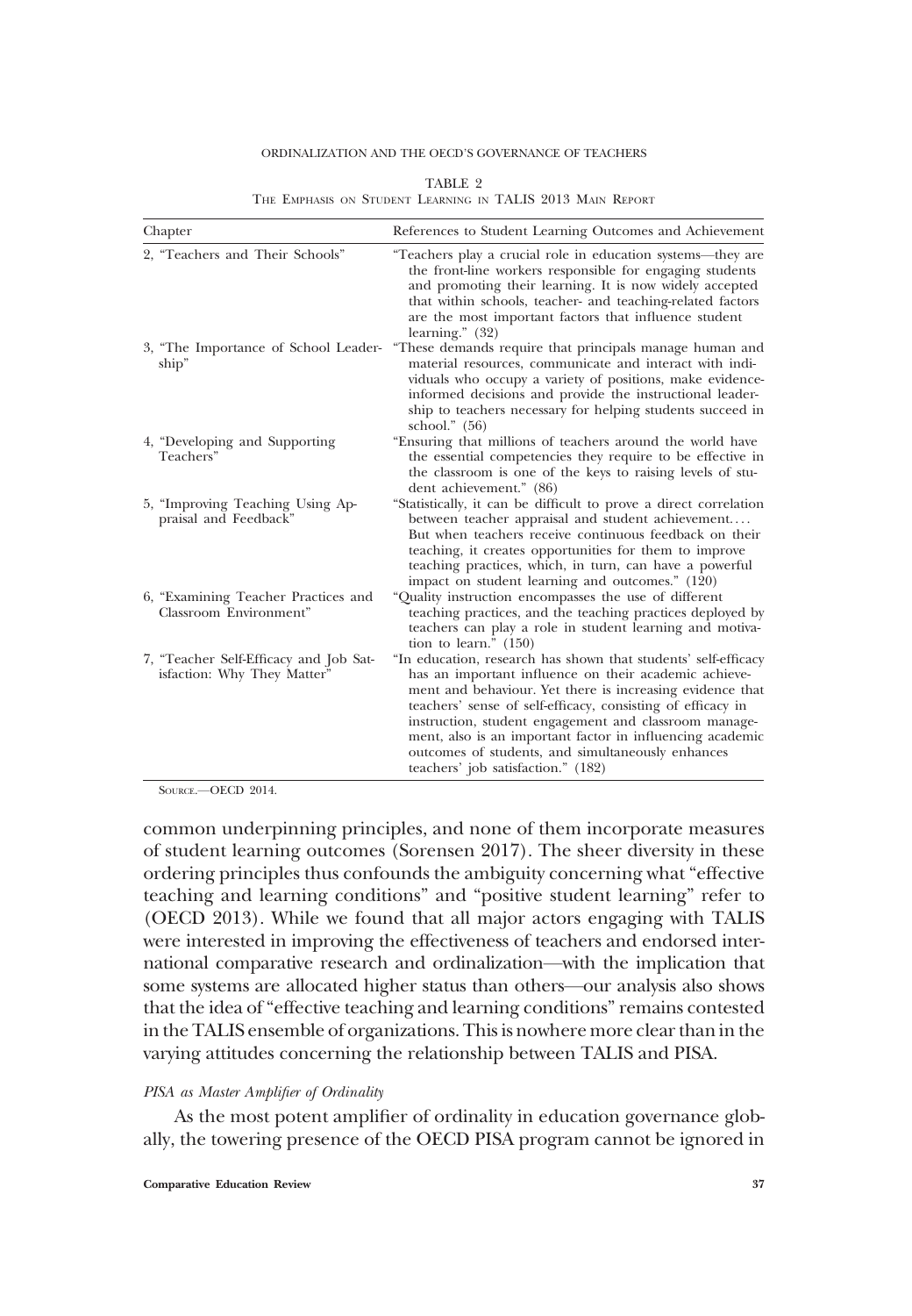the discussion of TALIS. The OECD has sought to create synergies between the two programs, yet participating governments have tended to insist that TALIS and PISA be kept separate for methodological as well as political reasons. An OECD analyst told us that participating governments estimated that keeping TALIS as a separate program, with its distinctive identity and governing structure, was more productive for getting teachers' input and meeting the required response rates (Sorensen 2017).

However, our study also highlights that some governments would like the OECD to be bolder in the translation of TALIS data into policy recommendations, including references to the golden standard of student learning outcomes. One policy officer from England's Department for Education pointed out that a limitation of TALIS 2013 was the ambiguity of results and recommendations concerning the best policies of fostering high quality teachers:

In TALIS, it's really difficult to know, so are we OK, where we are, do we want to be a bit to the left, is the actual best place to be in the middle? That is a bit of a question unanswered, and there's possibly a bit more work that [the OECD] could do in linking up, not necessarily linking TALIS with PISA, but linking the results at country level from one [program] and compare it to the other. Certainly, something that we did straightaway with a lot of the TALIS comparisons was to highlight England in the comparison and then highlight all the countries that perform significantly above England in PISA.

Among the three systems in our study, the interest in turning a PISA lens onto TALIS findings was more pronounced in Australia and England than in Finland. The varying emphases on PISA as master amplifier of ordinality are encapsulated in the groups of comparison adopted in the national TALIS 2013 reports issued by the three national governments (see table 3). The Finnish national report (Taajamo et al. 2014) uses neighboring Sweden, Estonia, Denmark, and Norway as a reference group for comparison with Finnish findings. In contrast, the English national report (Micklewright et al. 2014) compare the English findings with groups of "high performers" and "low performers," defined on the basis of PISA results and, secondarily, results from the Trends in International Mathematics And Science Study (TIMSS) and the Programme for the International Assessment of Adult Competencies (PIAAC). Finally, the reference groups of "PISA Best Average" and the Asian group in the Australian report (Freeman et al. 2014) were conceived at the Australian Government Department for Education (Sorensen 2017). These comparison groups arguably provide the clearest example of how the systemspecific outcome patterns of TALIS 2013 in our three case systems to a large extent can be explained by the current state of ordinalization in those systems. In this respect, our study on TALIS resonates with Grek's (2009) argument that the varying outcomes and responses to PISA tend to reflect contextual conditions.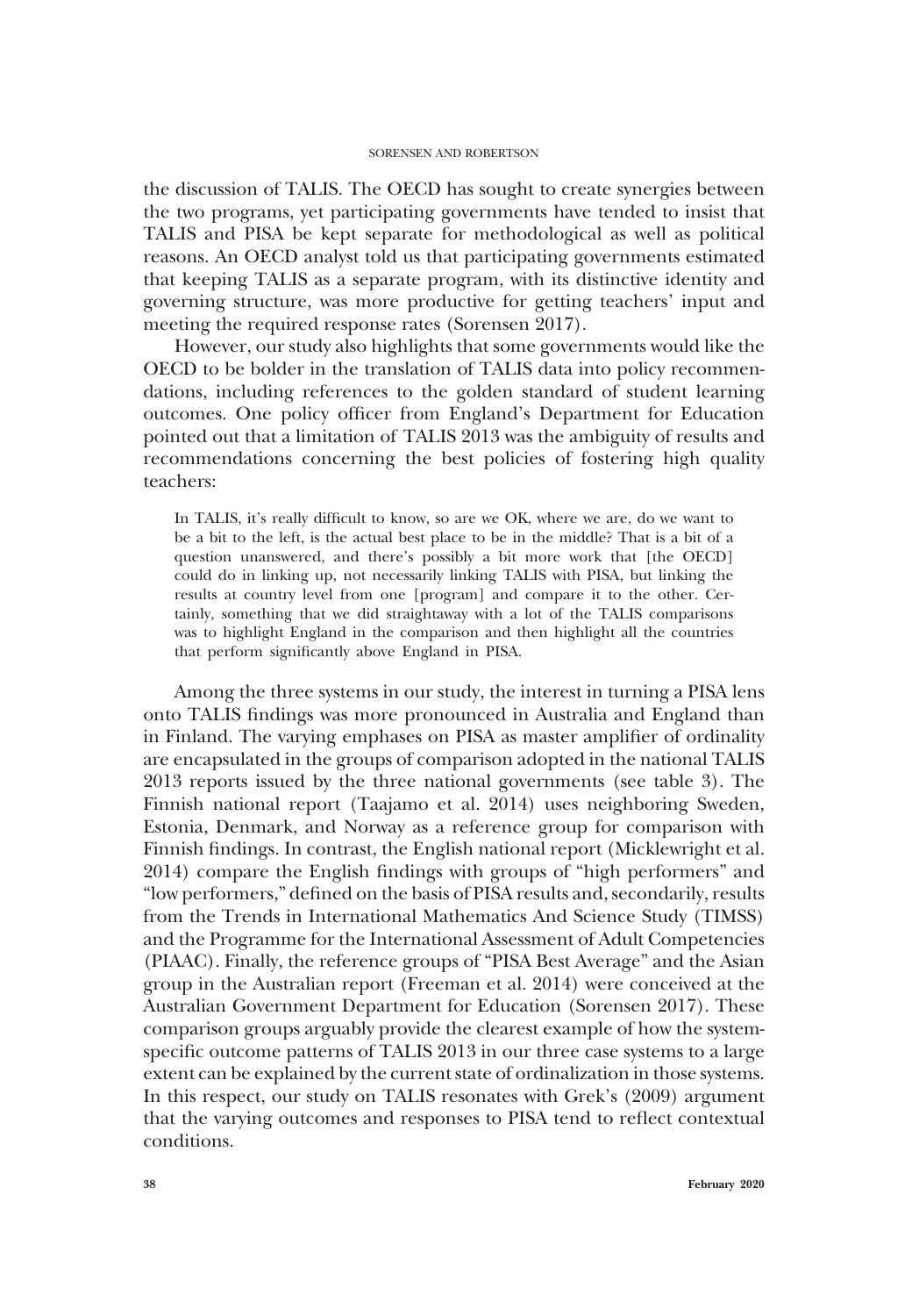#### ORDINALIZATION AND THE OECD'S GOVERNANCE OF TEACHERS

| Australia                                                                                                                              | England                                                                                                                                      | Finland                                    |  |
|----------------------------------------------------------------------------------------------------------------------------------------|----------------------------------------------------------------------------------------------------------------------------------------------|--------------------------------------------|--|
| OECD average, based on 23 OECD<br>countries and subnational entities                                                                   | Eight "low performers": Abu Dhabi, Brazil,<br>Bulgaria, Chile, Malaysia, Mexico,<br>Romania, and Serbia                                      | Sweden, Estonia,<br>Denmark, and<br>Norway |  |
| Four Asian countries: Japan, Korea,<br>Malaysia and Singapore.                                                                         | Nine "high performers": Japan, Korea,<br>Singapore, Finland, Estonia,<br>Netherlands, Belgium (Flanders),<br>Canada (Alberta), and Australia |                                            |  |
| "PISA Best Average": Canada<br>(Alberta), Estonia, Finland, Belgium<br>(Flanders), Japan, Korea,<br>Netherlands, Poland, and Singapore |                                                                                                                                              |                                            |  |

|                                                 |  | TABLE 3 |  |  |
|-------------------------------------------------|--|---------|--|--|
| REFERENCE GROUPS IN NATIONAL TALIS 2013 REPORTS |  |         |  |  |

SOURCES.—Freeman et al. 2014; Micklewright et al. 2014; Taajamo et al. 2014.

We should thus not confuse the modest uptake of the TALIS-PISA link as an international option with the deep interest that some participating governments, as well as the European Commission (see European Commission 2015), have in triangulating results from the two programs, however spurious this might be in methodological terms. The limited adoption of the TALIS-PISA link is most likely a reflection of the chicken-and-egg dynamics of bringing governments on board, reinforced by the acknowledgment that scales with only a few positions are less legitimate and interesting in political terms.

# Conclusion

António Nóvoa and Tali Yariv-Mashal (2003) suggested that in global education governance the findings and recommendations of comparative research appear to matter less than the very circulation of the language of international measures and performance indicators. In this sense, the most fundamental best practice is to engage in comparisons and to create the conditions that enable comparability. We agree, and we contend that Fourcade's (2016) concept of ordinalization is potentially groundbreaking for the scholarship on education governance and comparison in that it enables epistemic gains into the nature of that language, the modalities and ideological anchors of comparison, and the possibilities and limits of quantification in governance.

Our main findings in this article concern the relative shift in emphasis toward ordinalization in OECD education governance from the 1990s and the fact that it has been constrained over the first two rounds of the TALIS program. In the process, we have demonstrated the specific characteristics of TALIS. In line with critical realist ontology, our aspiration is not to put forward generalizing truth claims in terms of the actual patterns and relations that might trigger or constrain the mechanism of ordinalization. The particular constellations of these are unlikely to be representative or generalizable (Sayer 2010), though the diversity of political and organizational interests involved in TALIS is a characteristic feature of OECD education governance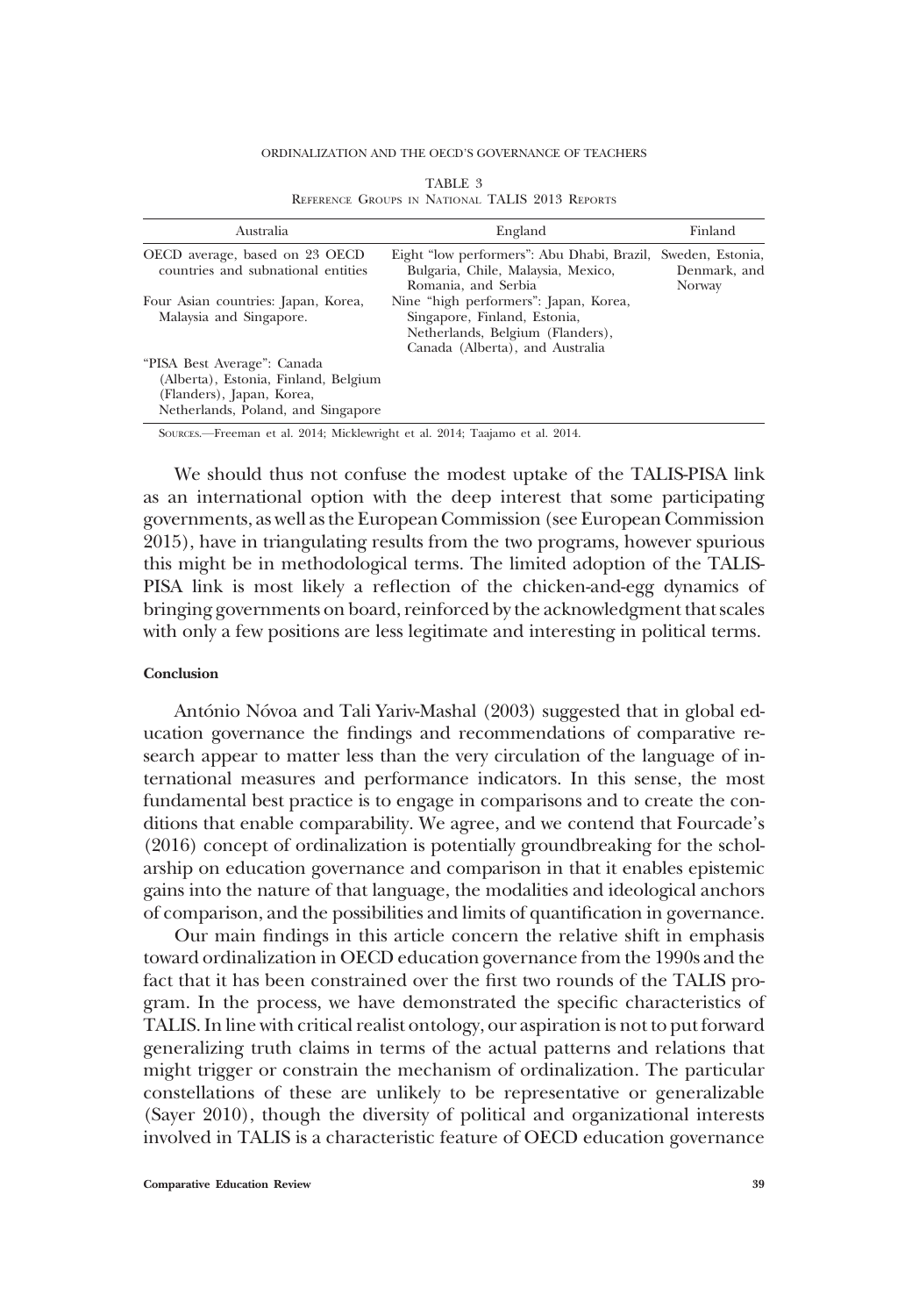more generally. Rather, we argue that our findings concerning the increased emphasis on ordinalization as a mode of OECD governance can be extrapolated to a wide range of contemporary governance and research instruments that revolve around the vertical ordering of political entitites and social groups at various spatial scales and in different locations, especially in the context of a focus on global economic competitiveness realized through education. At the transnational and regional scales, this would, for example, include the increasing number of international large-scale assessments (Fischman et al. 2019). Crucially, the particular outcome patterns of ordinalization with regard to these instruments are bound to be shaped by contextual conditions, and these would need to be established empirically.

Three mutually implicated points need to be made by way of conclusion, related to the nature and workings of comparison as an OECD mode of governance, the strategic and relational nature of global education governance, and the prospects for political liberalism in this respect. First, we show that the existence of the TALIS program reflects that the nominal category of teachers has been amplified to great effect. However, the amplification of ordinality with regard to teachers remains fragmented and ultimately muted because the program is subject to normative-political and methodological issues. Methodologically, the survey format of TALIS and the sheer complexity of creating transnational standards for what constitutes a "good teacher" have direct implications for how far ordinalization can be taken. Politically, the issues that TALIS covers remain deeply contentious. In combination, this means that there is little basis in TALIS, notwithstanding decades of incremental development in transnational statistics and indicators, for the unequivocal policy messages and the bureaucratic/technical "pursuit of objectivity" (cf. Porter 1995) for which the OECD has gained its normative legitimacy. While TALIS has created more open-ended representations of the existing nominal differences between systems, our analysis highlighted that some governments find that TALIS is not bound together sufficiently by a unifying concept of effectiveness. In response, they turned to the PISA measures of student learning outcomes. The level of amplification of ordinality in the latter program stands in contrast with TALIS, epitomized by the fact that, whereas belonging to the Top 5 in PISA is now deployed in political discourse as an intrinsically meaningful measure of quality, TALIS remains very far from generating ordinal scales that take on lives of their own around arbitrary cutoff points. In this way, the conceptual lens of ordinalization has helped us unpack the multiple workings of comparison in global education governance and "the limits of the possible" (cf. Mundy 2007, 351) for TALIS as an exercise in the ordinal classification of teacher workforces.

Second, our study highlights the strategic and relational nature of TALIS, and how the OECD, the European Commission, and three governments relate to ordinalization as a mode of governance. Consistent with the critical realist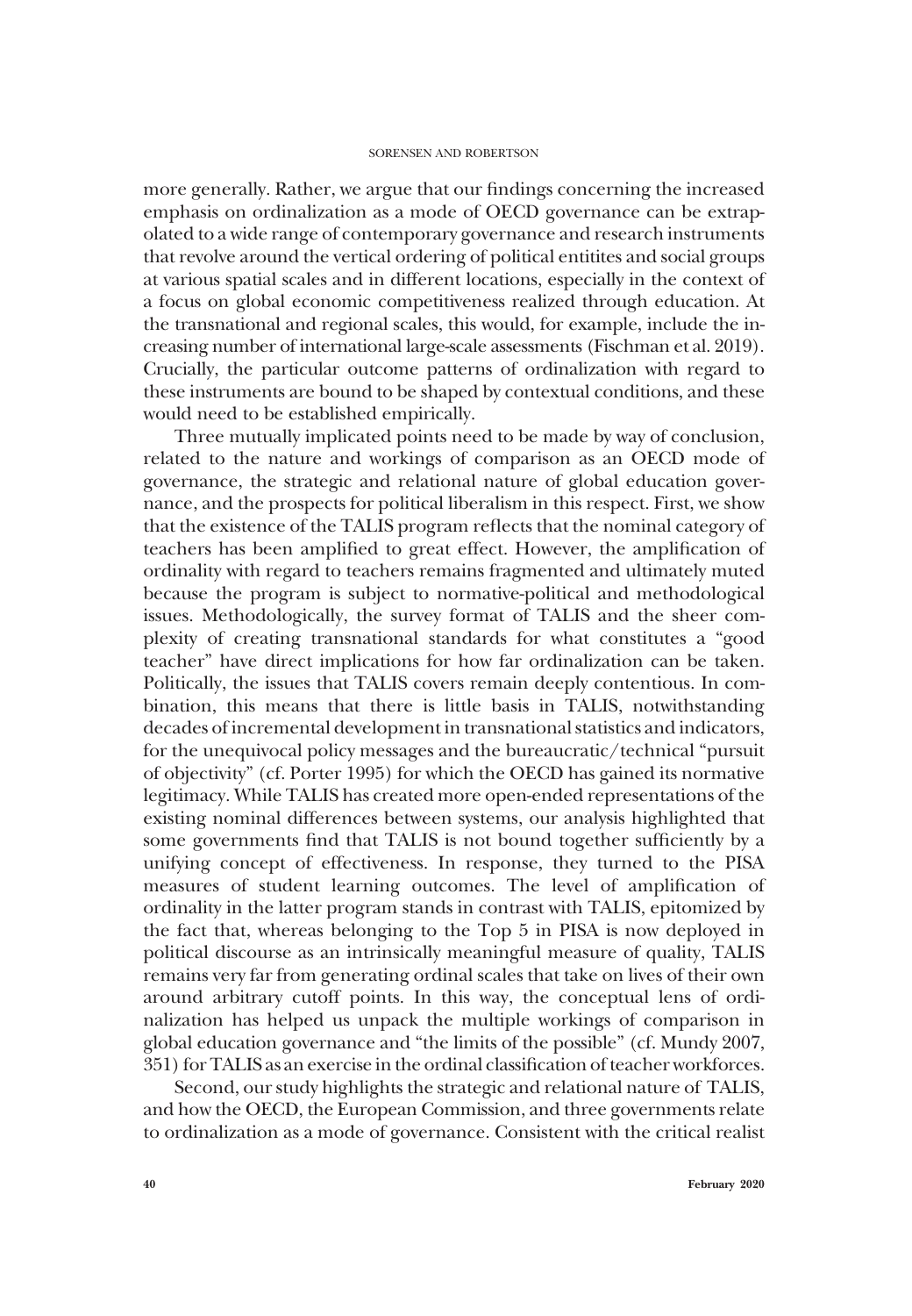notion of emergence, our findings show that there are limits to the legitimacy granted to the OECD by governments. In this way, our study corresponds with Karen Mundy's (2007, 352) contention that OECD's work in education is the "locus of much crossnational debate and contestation" and that this work is also shaped by domestic politics and educational interests. In the case of TALIS, the relationship between governments and teacher unions stand out in this respect. The sensitivity with which the OECD and many governments treat the relationship to teachers and their unions indicates that teachers collectively—domestically and transnationally—have considerable leverage in engaging with and contesting the transnational standardization and ordinal classification of their qualifications, learning, beliefs, and practices.

Third, the methodological and political issues at the core of TALIS have thus far hindered the program in advancing the deep embedding of political liberalism in the standards and definitions of the "good teacher." Like any other policy instrument, TALIS could not be expected to transcend the twin paradoxes of liberalism, but our findings indicate more fundamental challenges in the program. Thus, in terms of a transnational politics of freedom, it remains unclear the ways in which TALIS constitutes a source of mutual learning among policy makers, teachers, and researchers owing to the vagueness of the results; and as a politics of government, the ambiguity of the central concept of effectiveness undermines common efforts to increase the efficiency of the teacher workforce. In this way, the TALIS program at this stage effectively emphasizes the individualistic "self-reliance" of system stakeholders to make sense of the findings, rather than collectivistic "selfrealization" (cf. Olssen 2000), since the program provides little support in terms of realizing the liberal promises of freedom and equality of opportunity. What is more, TALIS inevitably asserts a measure of cultural homogeneity that impinges on long-standing system differences to varying degrees, despite elaborate procedures in TALIS to ensure cross-cultural validity of scales and indices (OECD 2009, 2014).

Fourcade's (2016) analysis of how social processes revolve around the intersection of three types of comparison stops short of discussing the prospect of progress and amelioration associated with ordinalization. Therefore, it is a pertinent point that ordinal comparison is indispensable to the identification and amelioration of inequalities. Our findings do not exclude the possibility that in some settings, results from TALIS might be used for ameliorative purposes to the benefit of teachers and students, yet the lack of a stable rank-ordering criterion of effectiveness means that the program risks becoming an instrument for the mere performance of counting—rather than providing a knowledge basis with the capacity to actually deliver on the liberal promises of freedom and equality of opportunity.3 TALIS appears to have

<sup>&</sup>lt;sup>3</sup> We are grateful to an anonymous reviewer for making this point.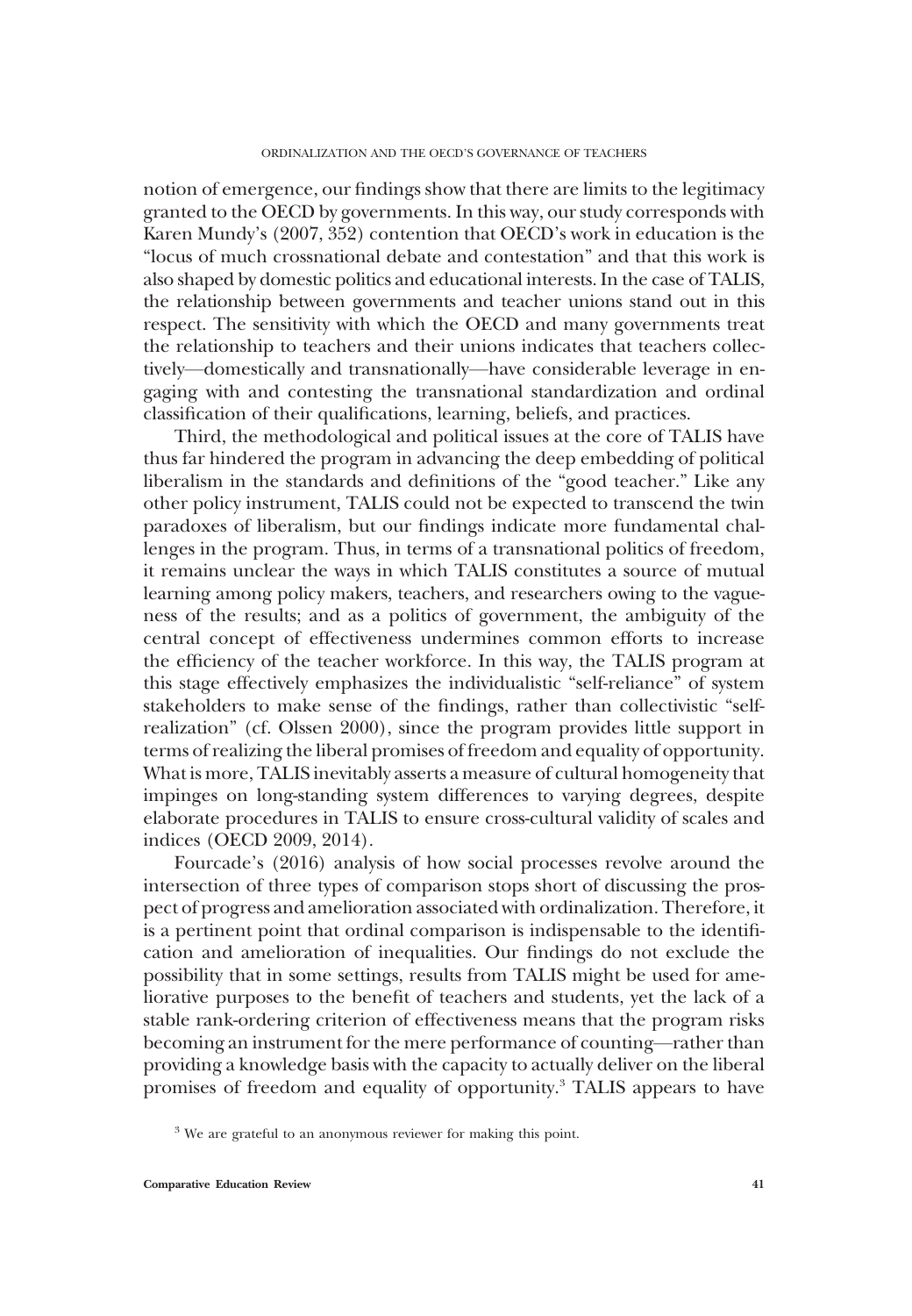gained a normative traction, with 48 governments having signed up for TALIS 2018. However, our findings suggest that if the program is to stimulate a substantial transnational debate on quality and equality with regard to teachers and teaching, the OECD would need to find new ways to deflect political contestation through the statistics and standards employed in TALIS and, more broadly, to clarify the benefits of the program as a common exercise in international comparison. In this respect, the fact that cross-sectional research instruments such as TALIS cannot measure causality highlights the need for complementary and context-specific research. If international largescale comparative research is to make any contribution to ameliorate conditions for students and teachers, participating governments would thus have to move beyond the current state of affairs in which data and results from such studies tend to be selectively used for legitimizing domestic education agendas and sparking short-term aspirations to climb higher in the rankings (Fischman et al. 2019). Finally, such efforts would need to recognize that the contemporary framing of the quality of teaching and teachers as the defining issue in education is predicated on the blinkered, and potentially distracting, argument that these factors are deemed more politically amenable than the more decisive external factors of social background and student abilities (Connell 2009). These issues, intimately associated with the "persistently lumpy politics" (Fourcade 2016, 188) of quantification, as well as the possibilities and limits of transnational education governance (Mundy 2007), call for further inquiry of future rounds of TALIS and other governance instruments based on comparative research.

# References

Brown, Wendy. 1993. "Wounded Attachments." Political Theory 21 (3): 390–410.

- Cardoso, Manuel, and Gita Steiner-Khamsi. 2017. "The Making of Comparability: Education Indicator Research from Jullien De Paris to the 2030 Sustainable Development Goals." Compare 47 (3): 388-405.
- Carroll, Peter, and Aynsley Kellow. 2011. The OECD: A Study of Organisational Adaptation. Cheltenham: Elgar.
- Cerqua, Anthony, Clermont Gauthier, and Martial Dembélé. 2017. "Pedagogical Orientations and Foundations in the Discourse Emanating from the OECD's TALIS Initiative." In The Impact of the OECD on Education Worldwide, ed. A. W. Wiseman and C. S. Taylor. Bingley: Emerald.
- Connell, Raewyn. 2009. "Good Teachers on Dangerous Ground: Towards a New View of Teacher Quality and Professionalism." Critical Studies in Education 50 (3): 213–29.
- Cussó, Roser, and Sabrina D'Amico. 2005. "From Development Comparatism to Globalization Comparativism: Towards More Normative International Education Statistics." Comparative Education 41 (2): 199-216.
- Desrosières, Alain. 2002. The Politics of Large Numbers: A History of Statistical Reasoning. Cambridge, MA: Harvard University Press.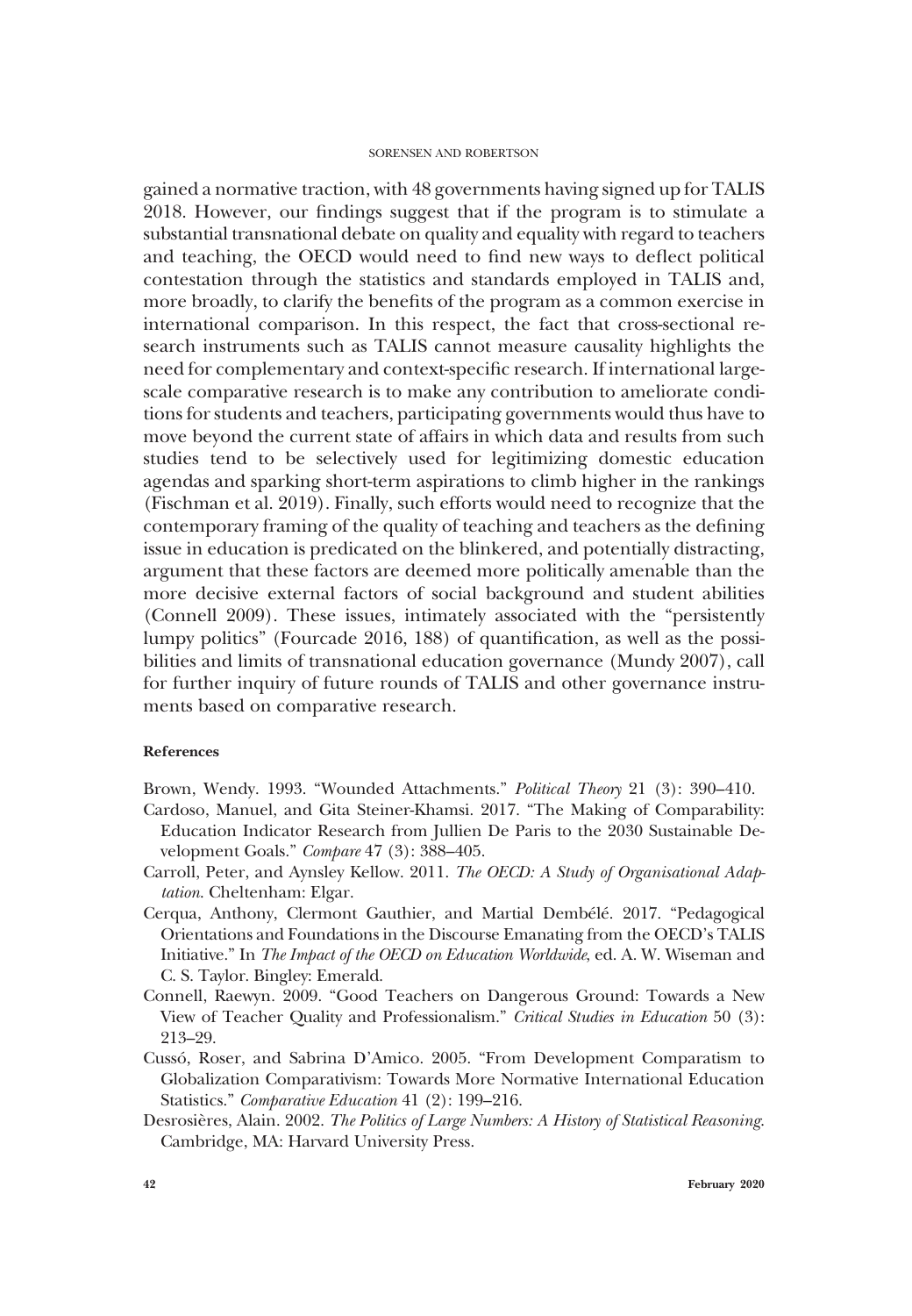- Espeland, Wendy N., and Mitchell L. Stevens. 1998. "Commensuration as a Social Process." Annual Review of Sociology 24 (August): 313–43.
- European Commission. 2015. Strengthening Teaching: New Evidence from Teachers Compiled by Eurydice and CRELL. http://ec.europa.eu/dgs/education\_culture/reposi tory/education/library/policy/teaching-profession-practices\_en.pdf.
- Fairclough, Isabela, and Norman Fairclough. 2012. Political Discourse Analysis: A Method for Advanced Students. Abingdon: Routledge.
- Fischman, Gustavo E., Amelia Marcetti Topper, Iveta Silova, Janna Goebel, and Jessica L. Holloway. 2019. "Examining the Influence of International Large-Scale Assessments on National Education Policies." Journal of Education Policy 34 (4): 470-99.
- Fourcade, Marion. 2016. "Ordinalization: Lewis A. Coser Memorial Award for Theoretical Agenda Setting 2014." Sociological Theory 34 (3): 175–95.
- Fraser, Pablo, and William C. Smith. 2017. "The OECD Diffusion Mechanisms and Its Link with Teacher Policy Worldwide." In The Impact of the OECD on Education Worldwide, ed. A. W. Wiseman and C. S. Taylor. Bingley: Emerald.
- Freeman, Chris, Kate O'Malley, and Frances Eveleigh. 2014. Australian Teachers and the Learning Environment: An Analysis of Teacher Response to TALIS 2013: Final Report. Melbourne: ACER.
- Gilman, Nils. 2003. Mandarins of the Future: Modernization Theory in Cold War America. Baltimore: Johns Hopkins University Press.
- Godin, Benoît. 2006. "The Knowledge-Based Economy: Conceptual Framework or Buzzword?" *Journal of Technology Transfer* 31 (1): 17-30.
- Grek, Sotiria. 2009. "Governing by Numbers: The PISA 'Effect' in Europe." Journal of Education Policy 24 (1): 23–37.
- Grek, Sotiria. 2016. "Knowledge Actors and the Construction of New Governing Panoramas: The Case of the European Commission's DG Education and Culture." Educação & Sociedade 37 (136): 707–26.
- Henry, Miriam, Bob Lingard, Fazal Rizvi, and Sandra Taylor. 2001. The OECD, Globalisation and Education Policy. Oxford: Pergamon.
- Hopfenbeck, Therese N., and Kristine Görgen. 2017. "The Politics of PISA: The Media, Policy and Public Responses in Norway and England." *European Journal of* Education 52 (2): 192–205.
- Latour, Bruno. 1987. Science in Action: How to Follow Scientists and Engineers through Society. Cambridge, MA: Harvard University Press.
- Lingard, Bob, and Sam Sellar. 2016. "The Changing Organizational and Global Significance of the OECD's Education Work." In The Handbook of Global Education Policy, ed. K. Mundy, A. Green, B. Lingard, and A. Verger. Chichester: Wiley-Blackwell.
- Martens, Kerstin. 2007. "How to Become an Influential Actor—the 'Comparative Turn' in OECD Education Policy." In Transformations of the State and Global Governance, ed. K. Martens, A. Rusconi, and K. Lutz. London: Routledge.
- Meyer, Heinz-Dieter, and Aaron Benavot, eds. 2013. PISA, Power, and Policy: The Emergence of Global Educational Governance. Oxford: Symposium Books.
- Micklewright, John, John Jerrim, Anna Vignoles, Andrew Jenkins, Rebecca Allen, Sonia Ilie, Elodie Bellarbre, Fabian Barrera, and Christopher Hein. 2014. Teachers in England's Secondary Schools: Evidence from TALIS 2013. London: Department for Education.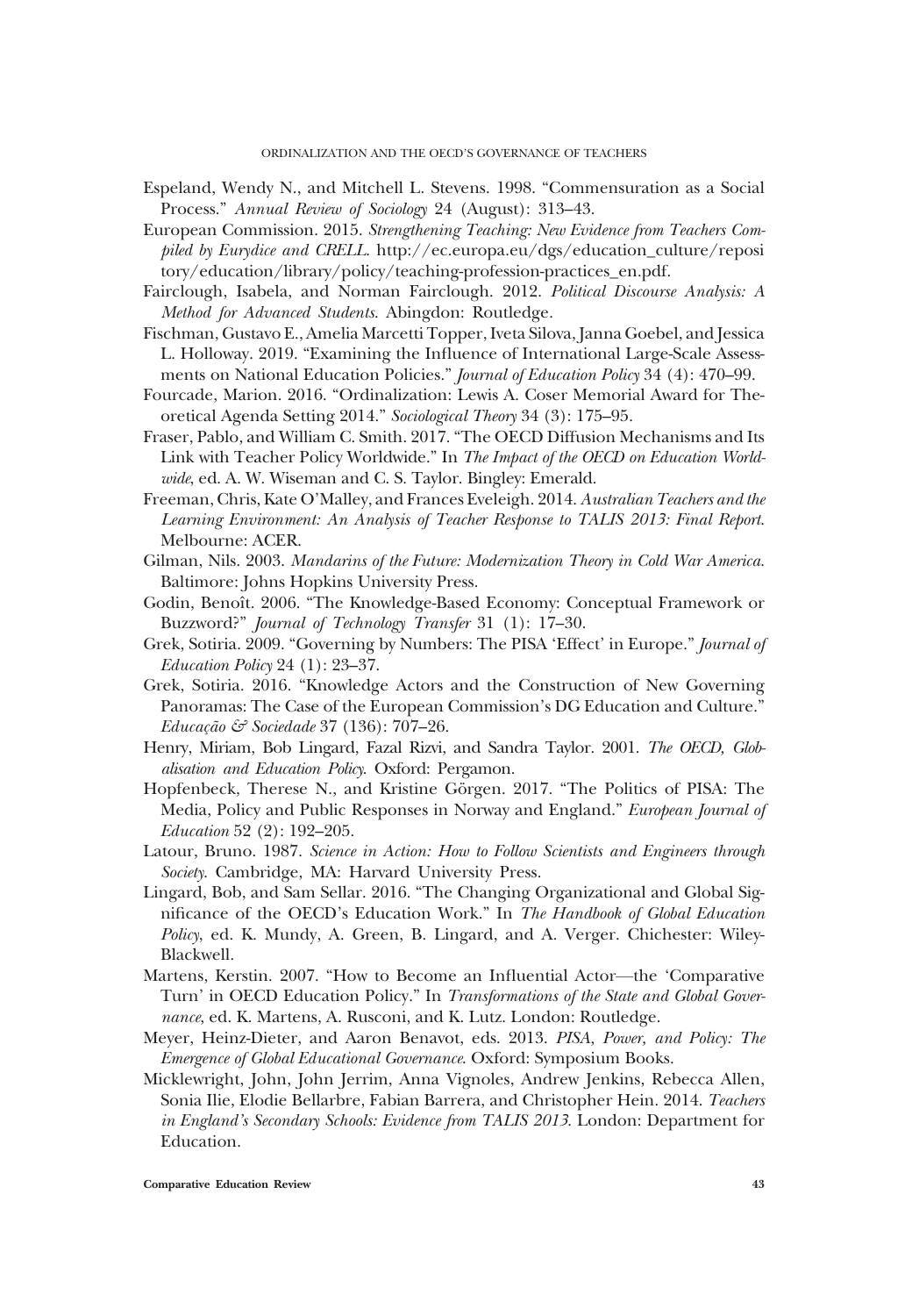- Morgan, Clara. 2007. "OECD Programme for International Student Assessment: Unraveling a Knowledge Network." PhD dissertation, School of Public Policy and Administration, Carleton University.
- Mundy, Karen. 1998. "Educational Multilateralism and World (Dis)Order." Comparative Education Review 42 (4): 448–78.
- Mundy, Karen. 2007. "Global Governance, Educational Change." Comparative Education 43 (3): 339–57.
- Nóvoa, António, and Tali Yariv-Mashal. 2003. "Comparative Research in Education: A Mode of Governance or a Historical Journey?" Comparative Education 39 (4): 423–38.
- OECD. 1990. The Teacher Today: Tasks, Conditions, Policies. Paris: OECD.
- OECD. 1995. Education at a Glance: OECD Indicators. 3rd ed. Paris: OECD.
- OECD. 2001. The New Economy: Beyond the Hype; Final Report on the OECD Growth Project, Executive Summary. Paris: OECD.
- OECD. 2005. Teachers Matter: Attracting, Developing and Retaining Effective Teachers, Education and Training Policy. Paris: OECD.
- OECD. 2006. Outline of OECD International Survey of Teachers, Teaching and Learning. http://www.oecd.org/eco/growth/35967859.pdf.
- OECD. 2009. Creating Effective Teaching and Learning Environments: First Results from TALIS. Paris: OECD.
- OECD. 2013. Teaching and Learning International Survey TALIS 2013: Conceptual Framework. http://www.oecd.org/edu/school/TALIS%20Conceptual%20Framework \_FINAL.pdf.
- OECD. 2014. TALIS 2013 Results: An International Perspective on Teaching and Learning. Paris: OECD.
- Olssen, Mark. 2000. "Ethical Liberalism, Education and the 'New Right.'" Journal of Education Policy 15 (5): 481–508.
- Paine, Lynn, and Kenneth Zeichner, eds. 2012. "The Local and the Global in Reforming Teaching and Teacher Education." Special issue of Comparative Education Review 56 (4).
- Papadopoulos, George S. 1994. Education 1960–1990: The OECD Perspective. Paris: OECD.
- Pawson, Ray. 1996. "Theorizing the Interview." British Journal of Sociology 47 (2): 295–314.
- Porter, Theodore M. 1995. Trust in Numbers: The Pursuit of Objectivity in Science and Public Life. Princeton, NJ: Princeton University Press.
- Resnik, Julia. 2006. "International Organizations, the 'Education–Economic Growth' Black Box, and the Development of World Education Culture." Comparative Education Review 50 (2): 173–95.
- Rinne, Risto, and Jenny Ozga. 2013. "The OECD and the Global Re-regulation of Teachers' Work: Knowledge-Based Regulation Tools and Teachers in Finland and England." In World Yearbook of Education 2013: Educators, Professionalism and Politics; Global Transitions, National Spaces and Professional Projects, ed. T. Seddon and J. Levin. Abingdon: Routledge.
- Robertson, Susan L. 2012. "Placing Teachers in Global Governance Agendas." Comparative Education Review 56 (4): 584–607.
- Rose, Nikolas. 1991. "Governing by Numbers: Figuring Out Democracy." Accounting, Organizations and Society 16 (7): 673–92.